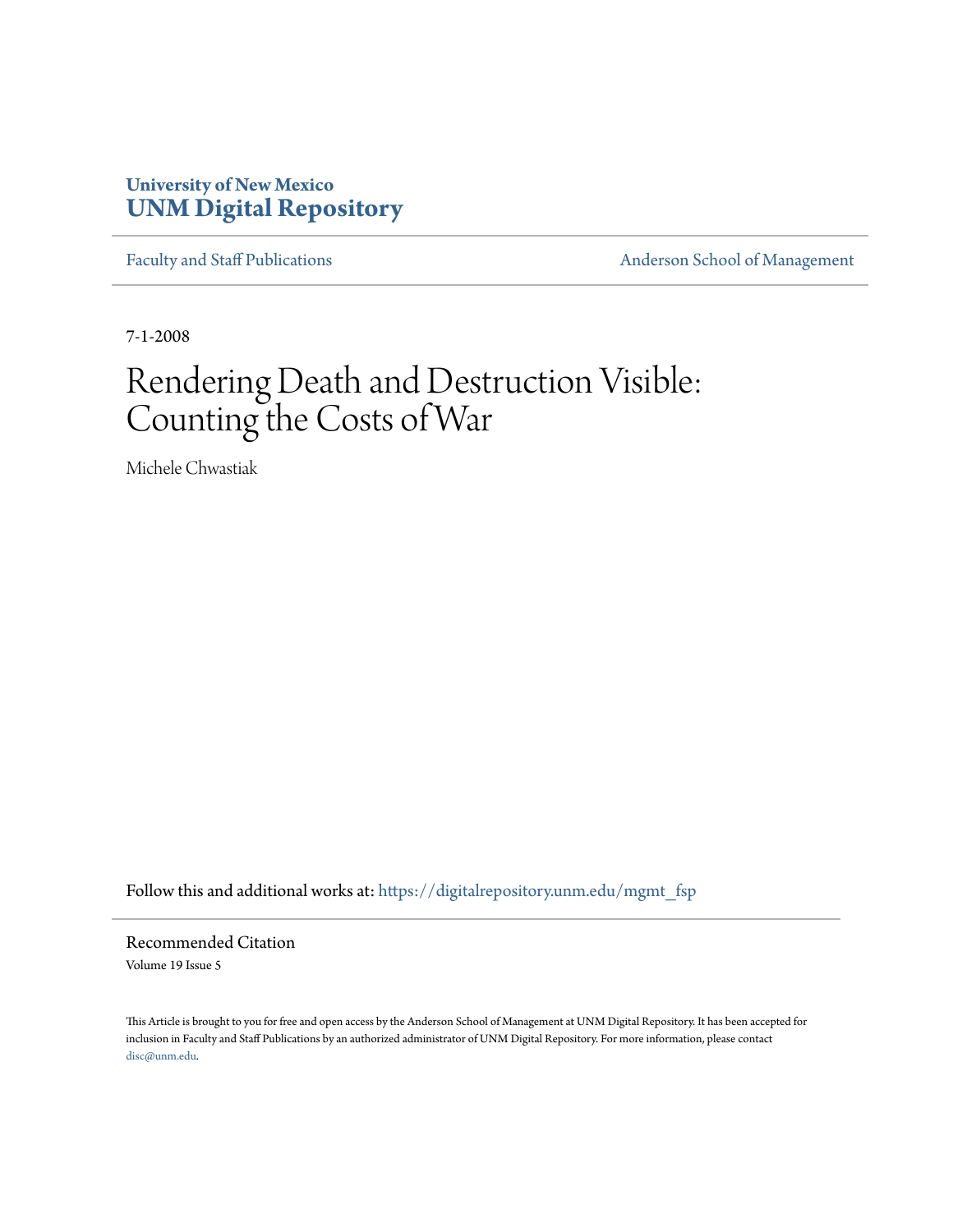## **Rendering Death and Destruction Visible: Counting the Costs of War**

Michele Chwastiak University of New Mexico Anderson School of Management MSC05 3090 Albuquerque, NM 87131 [Chwastiak@mgt.unm.edu](mailto:Chwastiak@mgt.unm.edu)

Published in *Critical Perspectives on Accounting*, July, 2008, pp. 573-590.

The author would like to thank Tom Hackney for asking the question that prompted this research, "How does the government cost a war?" I would also like to thank Joni Young, Aida Sy, the anonymous reviewers and participants at the 2006 American Accounting Association Annual Meeting, Washington, DC for helpful comments.

## **Rendering Death and Destruction Visible: Counting the Costs of War**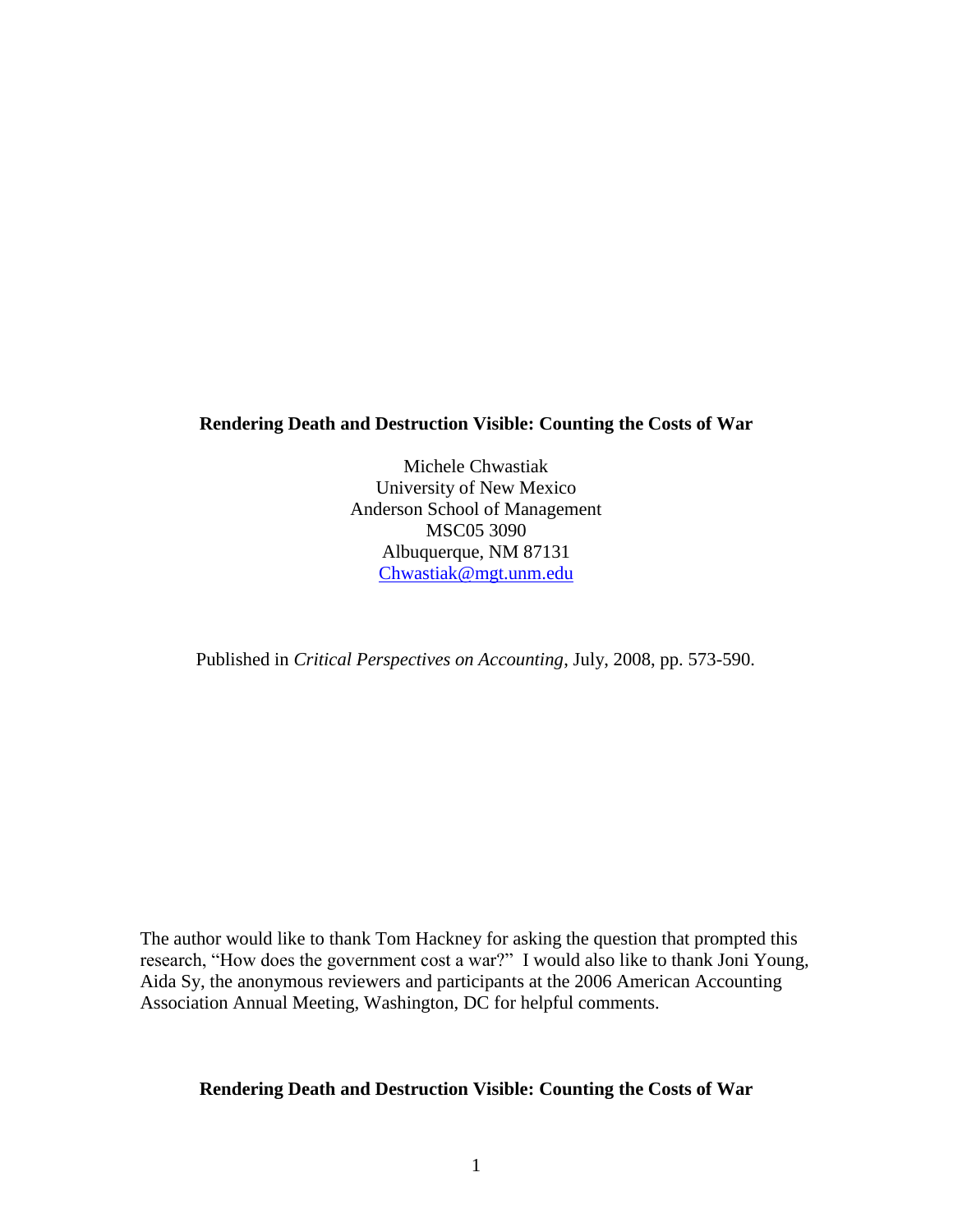## **Abstract**

This paper examines what costs are included and which are excluded from a war budget and why it is in the best interests of the US political elite to under-cost warfare. It provides a social accounting for war that goes beyond the economic by documenting the human and social consequences of conflict. In so doing, it demonstrates the potential of social reporting for emancipation. If the US government was required to disclose the social and human costs of a war, the horror would be revealed, making it difficult to rationalize violence as a means to an end.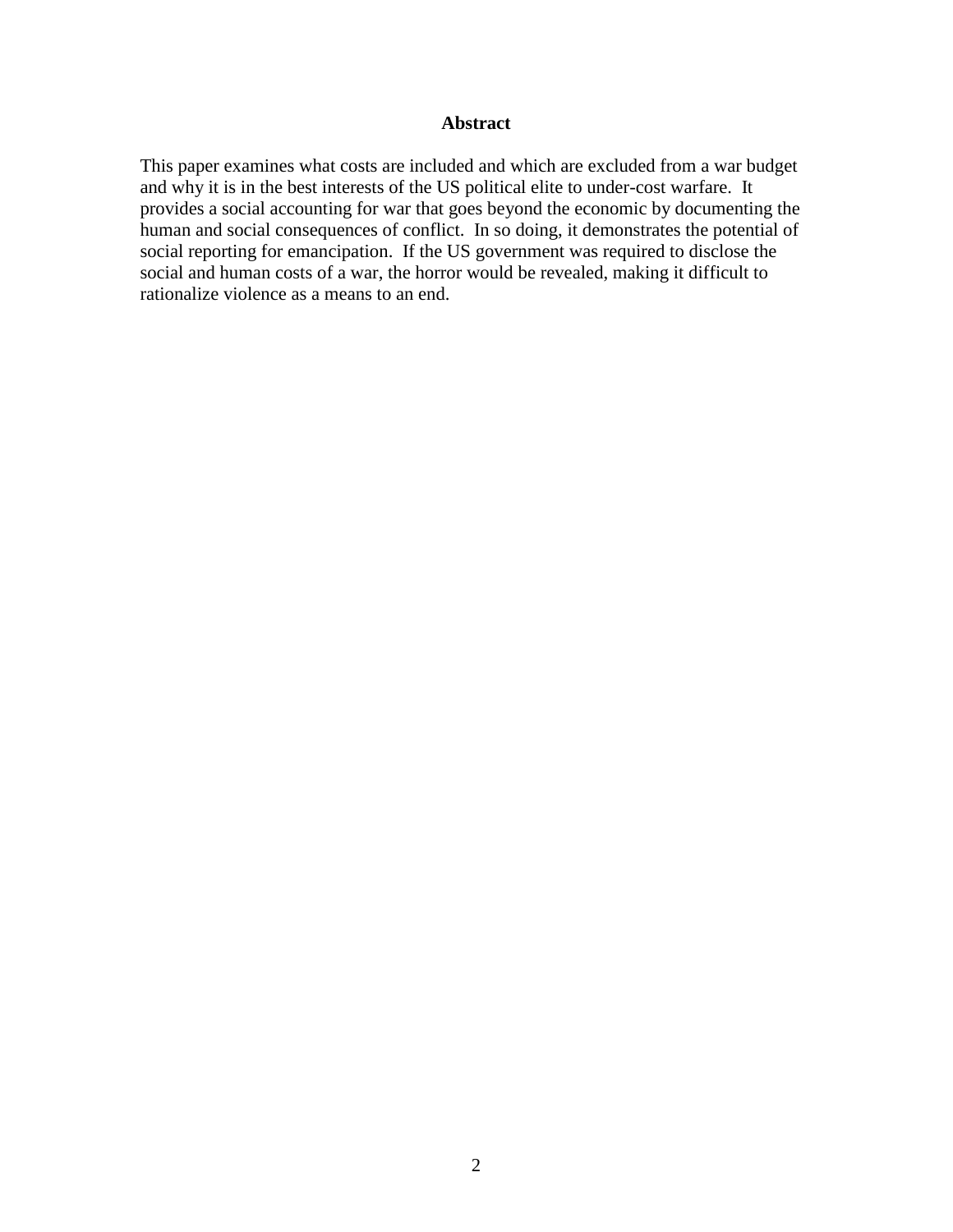#### **Rendering Death and Destruction Visible: Counting the Costs of War**

While horror and devastation dominate personal accounts of war, these same subjects almost never appear in the strategic or political rhetoric of warfare. This is due to the fact that war planners use a techno-strategic discourse that renders the impact of fighting on humans invisible (Cohn, 1987; Scarry, 1985). If death and destruction is vanquished from official representations, then it must be the case that a state's ability to convince its citizens to wage war depends on silencing these horrors. According to Nordstrom:

Part of (the modern state's) power rests on the optics of deception: focusing attention on the need for violence while drawing attention away from both the war-economy foundations of sovereign power and the price in human life this economy of power entails. This is the magician's trick: the production of invisible visibility (2004, p. 34).

This paper examines how government accounting practices contribute to the creation of the invisible visibilities needed by the state to promote violence by concealing the human and social costs of war. When the executive branch of the U.S. government requests appropriations for war it only has to account for the short term financial expenditures, making warfare appear to cost the nation a few extra dollars for salaries, ammunition, transportation, etc.<sup>1</sup> The long term social, political, physical, psychological, environmental, and economic costs to both the victor and the vanquished are ignored by these official accounts. Yet, it is these latter costs that matter the most. To a mother such as Cindy Sheehan, the Iraq war has been far more costly than the monetary resources the U.S. government expended to transport her son to Iraq. As Szymanski eloquently wrote:

There is nothing more painful or more heart breaking than a parent losing a child. And for Sheehan to lose her 24-year-old son, Casey, must have been like someone taking her very own heart and soul and, without warning, ripping them out and throwing them into the depths of hell. No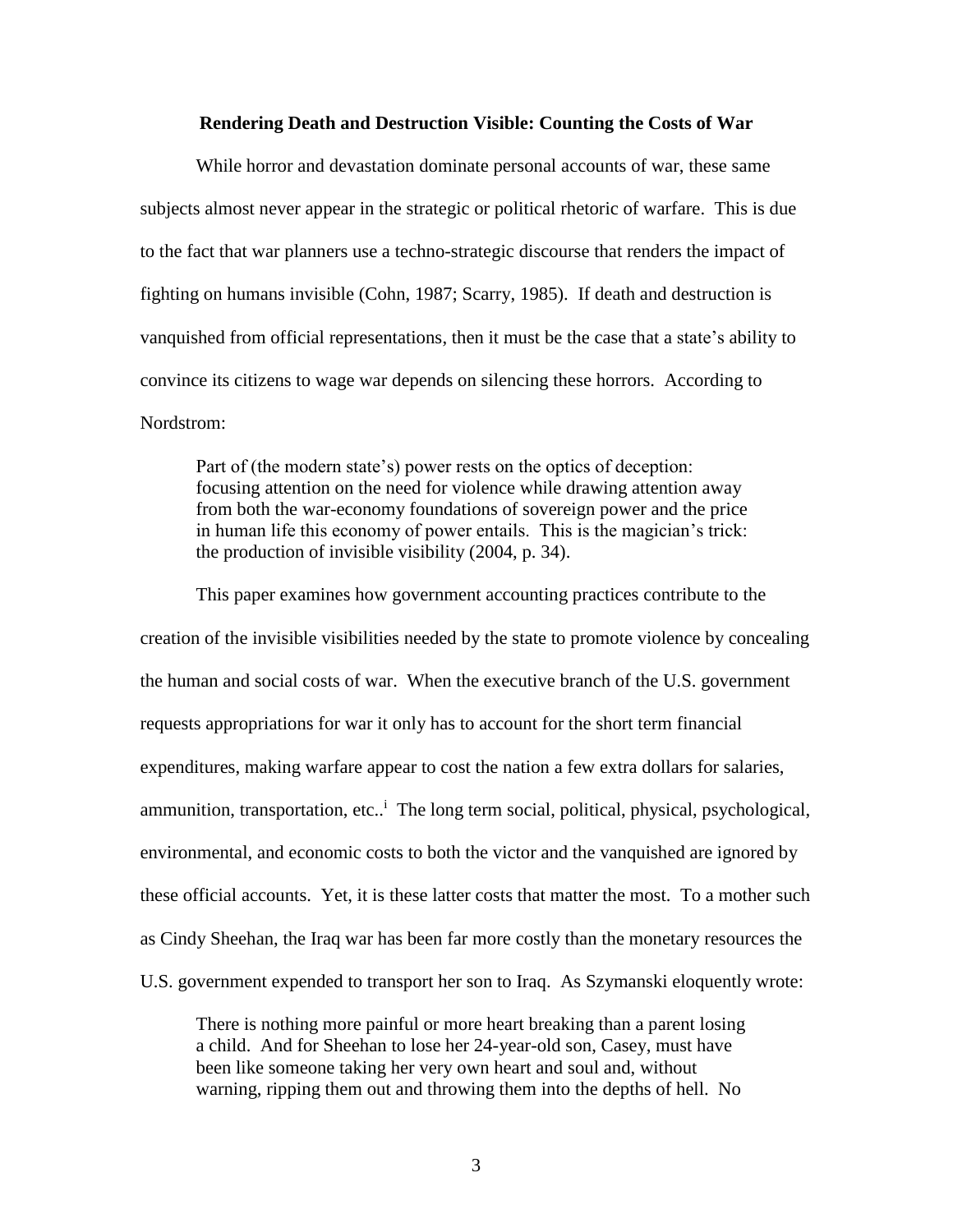one should have to experience such pain, but the cold reality of war is that someone's child actually dies and there are actual parents left living with the hopeless task of trying to cope with the pain (2005, p. 1).

The purpose of this research is to render visible the toll of war on humans and society. In so doing, it contributes to the emancipatory potential of social accounting by attempting to address "what really matters to people" (Gallhofer & Haslam, 2003). Social accounting covers all forms of accounts and surpasses the purely economic in order to challenge the elitist interests served by the dominant discourses of instrumental rationality and economic efficiency that conventional accounting sustains (Gray, 2002; Mathews, 1997; Parker, 2005). This paper argues that if the government was required to do a social account for war, the tremendous human costs would become visible to the President, Congress and US citizens, making it difficult to use a discourse of abstraction to hide the serious consequences from using violence.

In order for the paper to retain its radical intent, no attempt will be made to monetize the social and human costs for doing so would structure war as an economic rather than human problem. For the following quotes illustrate how the moment war is discussed within the dominant discourse of economy, production, contracting, costs, etc., the travesty and human tragedy disappear:

What the American military is good at knocking down – bridges, telephone exchanges, silos – the Army Corps of Engineers and their commercial contractors, such as Halliburton and Bechtel, are good at building back up (Anonymous, 2004, p. 1). Iraq's defeat would add 3 million to 5 million barrels a day of production to world supply, and actually be good for the world economy, Lindsey said (Neikirk, 2002, p. 1). Why is Iraq such a prize? Not only does it have the potential to become the world's largest producer, but no other country can do it as cheaply (from an article entitled "Iraq's Crude Awakening," Barlett & Steele, 2003, p. 2).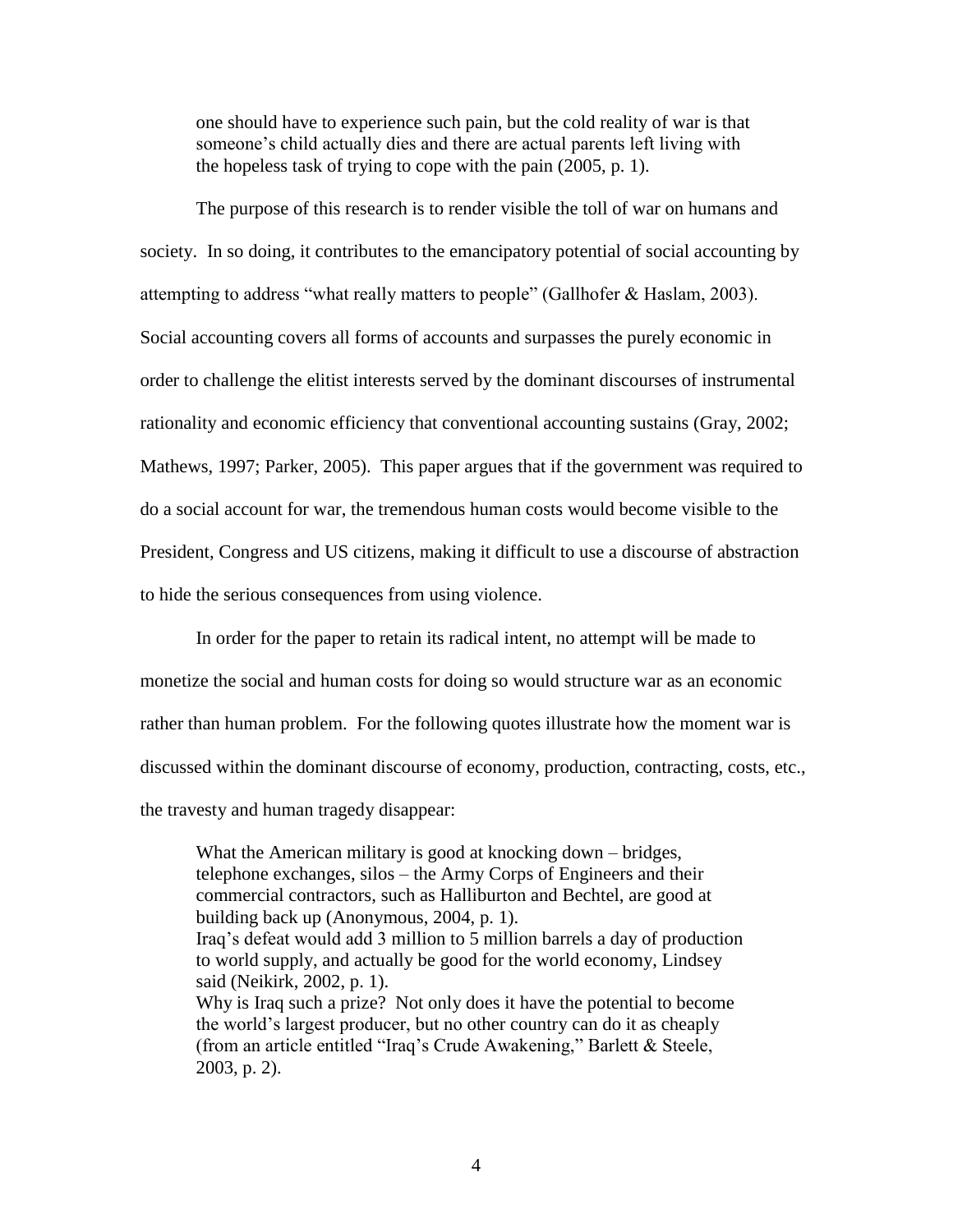Financing an invasion of Iraq would cause an already hobbling economy to fall on its face, right? Maybe not. Consider the war as a hostile takeover with an upside, where you eventually recoup the costs - … - in lower, more stable oil prices that result from toppling Saddam, lifting sanctions and raising production (Cook, 2003, p. 48).

The research proceeds as follows. First, the paper discusses how the full cost of war is rendered invisible and who benefits from the lack of clarity. Second, it examines some of the hidden costs of war to the U.S. and its victims, in particular the consequences of physical and psychological injury, death and social trauma. The research predominantly focuses on the Vietnam War and Gulf War (Iraq War) I and II. These wars were chosen because they are relatively recent, and therefore still in the social consciousness. This enhances the chance that the paper will have emotive appeal and hence generate the dialogue and action required for social change, demonstrating the potential of social accounting for emancipation (Gallhofer & Haslam, 1997, 2003).

#### **Rendering a War's Cost Invisible**

If a topic is invisible in a given discourse, it cannot become political. According

to Scarry:

…the relative ease or difficulty with which any given phenomenon can be verbally represented also influences the ease or difficulty with which that phenomenon come to be politically represented. … while the central activity of war is injuring and the central goal in war is to out-injure the opponent, the fact of injuring tends to be absent from strategic and political descriptions of war… (1985, p. 12).

In order for wars to be rationally discussed, the horrific consequences must be contained in strategic discourses. One method by which this is accomplished is through the use of obfuscating language. For instance, the Nazi's did not commit mass murder during World War II, they enacted the "final solution." The U.S. did not slaughter innocent civilians with aerial bombs during the Vietnam War, they engaged in "air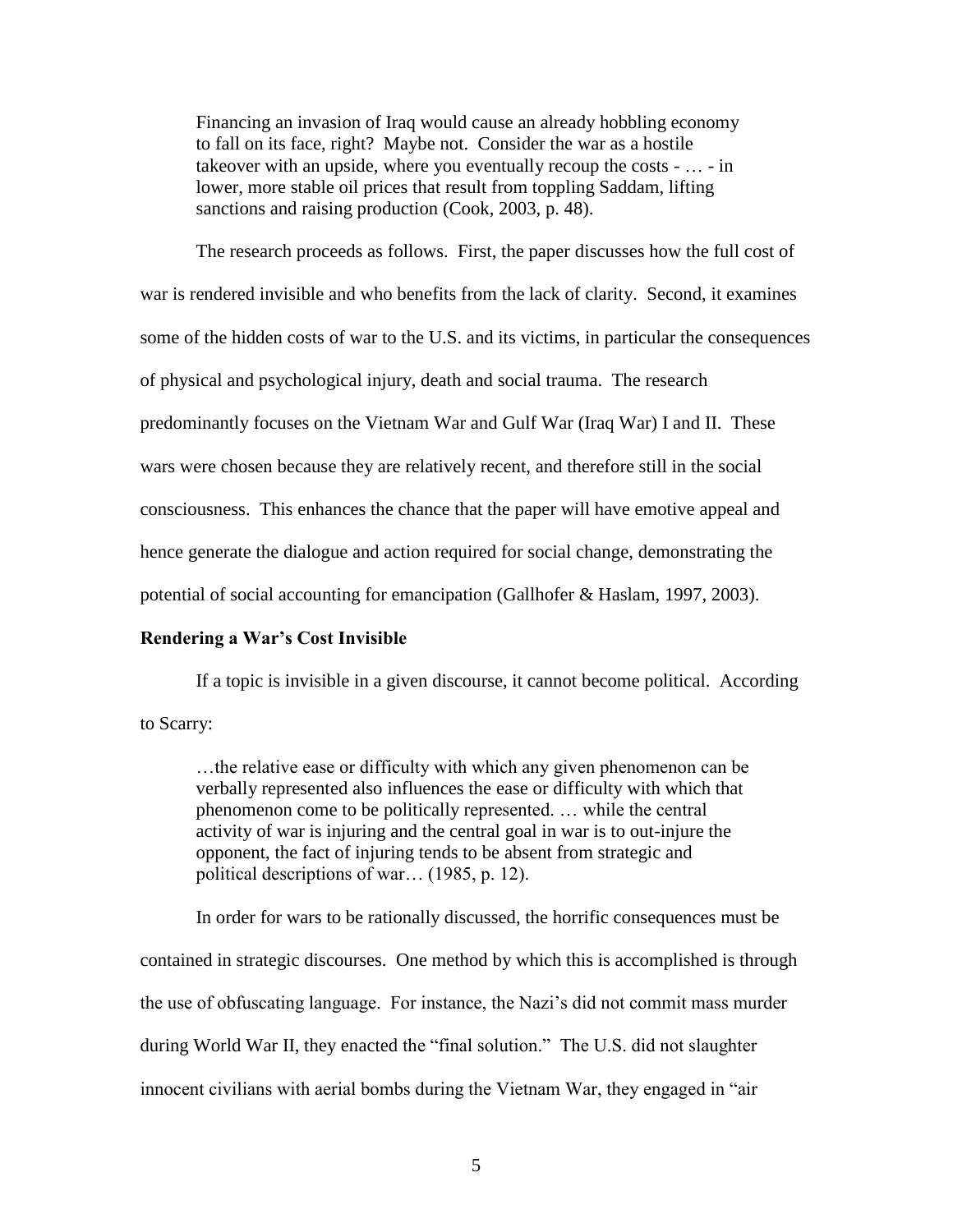interdictions of hostiles," nor did they drop bombs on Iraqis during Operation Desert Storm, they "delivered the ordinance" (Harris, 1996; Jensen, 2004; Kingsolver, 1998). Lastly, dead soldiers are no longer returned to the U.S. in "body bags" but rather "transfer tubes" (Harper, 2003).

Further, in the strategic discourse of war, if killing and injury is mentioned it is in relation to things not people. For instance, an arsenal of tanks can receive "massive injuries," the government can "kill a base" and nuclear weapons can commit "fratricide" however, soldiers, enemy combatants, and civilians remain unscathed in the banter of war (Cohn, 1990; Scarry, 1985). Language which obfuscates death and destruction loses its ability to touch us morally and disables our capacity to care. As Ruddick (1990, pp. 247- 248) states, "Dying bodies stumble, smell, forget, swell, waste away, fester and shake. But whereas military ideology masks these realities, the practice of care depends upon grasping them accurately." Hence, the strategic discourse of war enables the enactment of unspeakable horrors towards others by denying human agency in actions or consequences.

Another way in which the government denies human agency in war is by creating an abstract and dehumanized entity against which war is waged – "the enemy" (Bethke Elshtain, 1985; Keen, 1986). This is done in order to distinguish as sharply as possible the act of killing from the act of murder. For acknowledging that war kills living, breathing people with hopes and dreams just like us, and not some lifeless abstraction, would bring into full relief the horrendous consequences of our actions.

The extent to which the U.S. government needs to annihilate death in order to rationalize and justify war to the civilian population is evident in the actions the Bush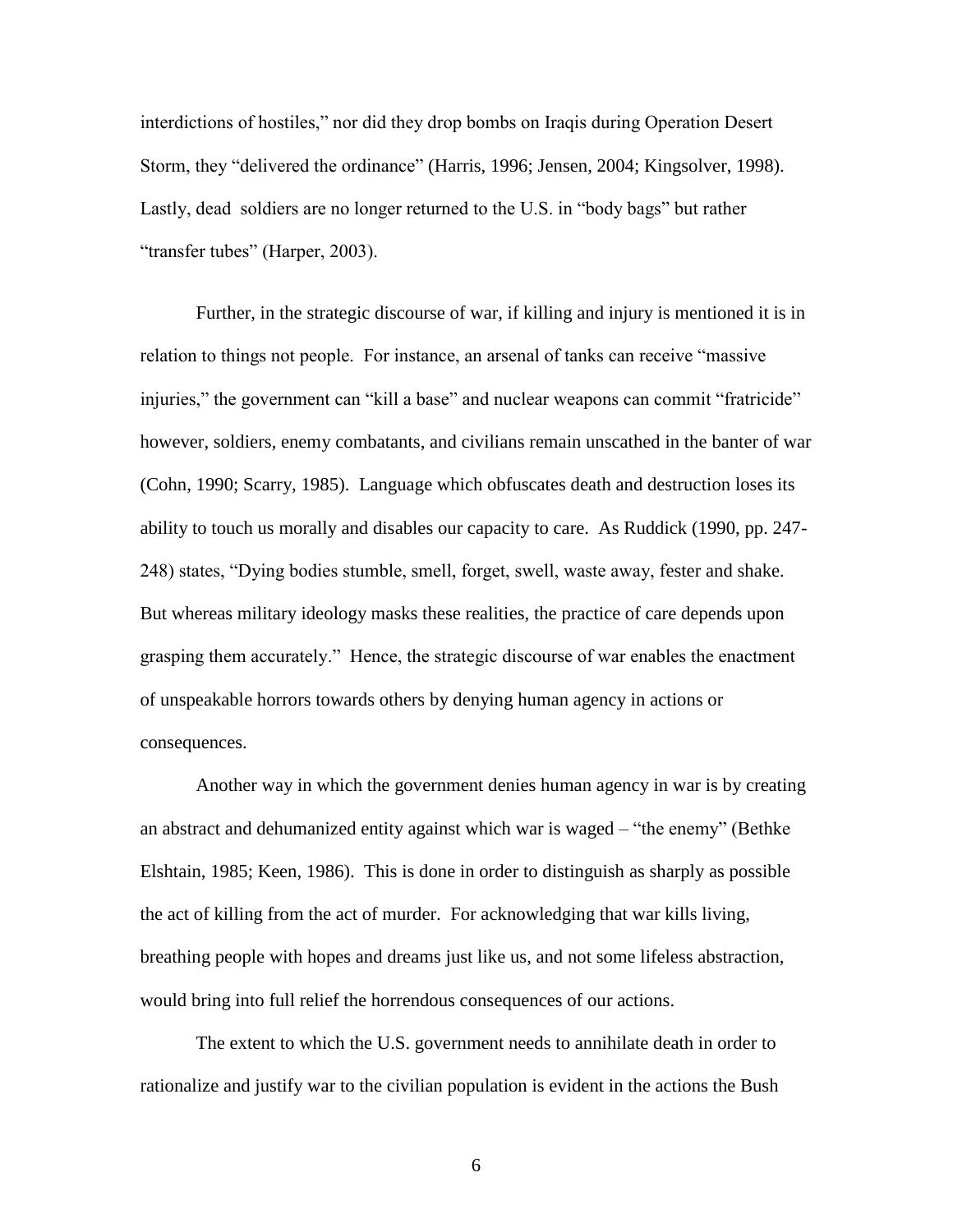Administration has taken to minimize the publics' awareness of the Iraq War's carnage. For instance, journalists were prohibited from publishing photographs of coffins of dead soldiers returning from Iraq until Russ Kick filed a Freedom of Information Act request and won permission (Harper, 2003; Kamiya, 2005; Kirschbaum, 2003; Stark, 2004; [www.militarycoffins.bootnetworks.com\)](http://www.militarycoffins.bootnetworks.com/). President Bush has yet to attend a funeral of a soldier killed in Iraq or sit at the bedside of a wounded soldier in the Walter Reed Army Hospital in Washington D.C. (Harper, 2003; Kamiya, 2005; Stark, 2004). There is virtually no national coverage of the stories of wounded soldiers. If their stories are told at all they are in hometown papers (Harper, 2003; Stark, 2004). Further, the U.S. government does not maintain official statistics on the number of dead and wounded Iraqis. According to General Tommy Franks of the U.S. Central Command, "We don't do body counts" (quoted in Dority & Edwards, 2004, p. 16). It is as if the Bush Administration is trying to replace the reality of the war with an idea of reality that is bloodless and bodiless and hence, not political.

In sum, the official discourse and actions of war disavow death, destruction, crime and inhumanity, and in so doing makes war appear to be emotionally and physically costless to the perpetrator and victims. Yet, as the following sections will show, this is a great untruth. The next segment presents the cost the U.S. government does include in a war budget, using the Iraq War as an example. The remaining sections disclose numerous hiddne costs. While it would be impossible to present every conceivable cost of war in one paper, the divergence between what is accounted for and what is not and the political importance of the concealed costs will become clear.

#### **How the U.S. Budgets for War**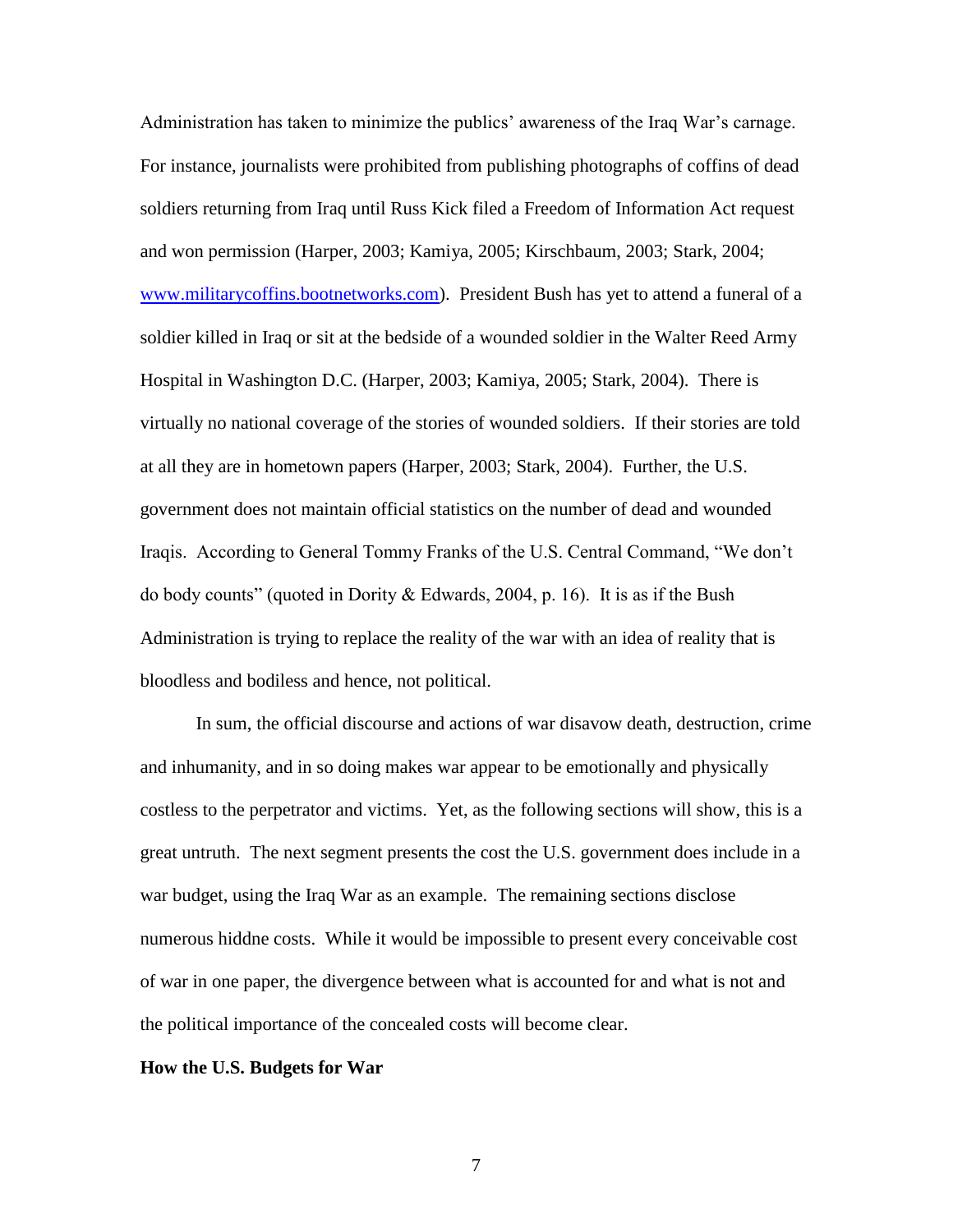In September, 2002 President Bush's former chief economic advisor, Lawrence Lindsey, created a stir when he estimated that a war with Iraq would cost between \$100 and \$200 billion. This was much higher than the preliminary Pentagon estimate of \$50 billion (Davis, 2002). However, history has proven that even Lindsey was conservative. As of November 24, 2006 the official cost of the Iraq War has exceeded \$344.9 billion and we are still counting (www.costofwar.com). According to the Congressional Budget Office, by 2010, authorized war expenses may total \$600 billion (Grier, 2005). This section will discuss how the U.S. government arrives at this sanctioned cost of war.

The official U.S. budget for war includes only incremental costs, or those additional funds expected to be expended due to the war (Congressional Budget Office, 2002; Nordhaus, 2002; [www.costofwar.com\)](http://www.costofwar.com/). For instance, the basic pay of active-duty military personnel is not included. Soldiers receive the same basic pay if they are in North Carolina or Iraq. However, the additional combat pay for these soldiers as well as the pay for reservists recalled to full-time duty are included. The budget also includes the incremental costs associated with operating and maintaining air, land and sea forces such as the increased fuel consumption from additional flying hours and ship steaming days created by the war (Congressional Budget Office, 2002; Nordhaus, 2002).

In March, 2003, when the Bush administration requested an additional \$62.6 billion for the military operations in Iraq and the global war on terror, Secretary of Defense Rumsfeld outlined some of the expenditures as follows:

- \$7.1 billion for the round trip costs of transporting our forces and equipment to and from the theater of operations;
- \$13.1 billion to provide war fighters in theater with the fuel, supplies, repair parts, maintenance and other operations support they need to prevail;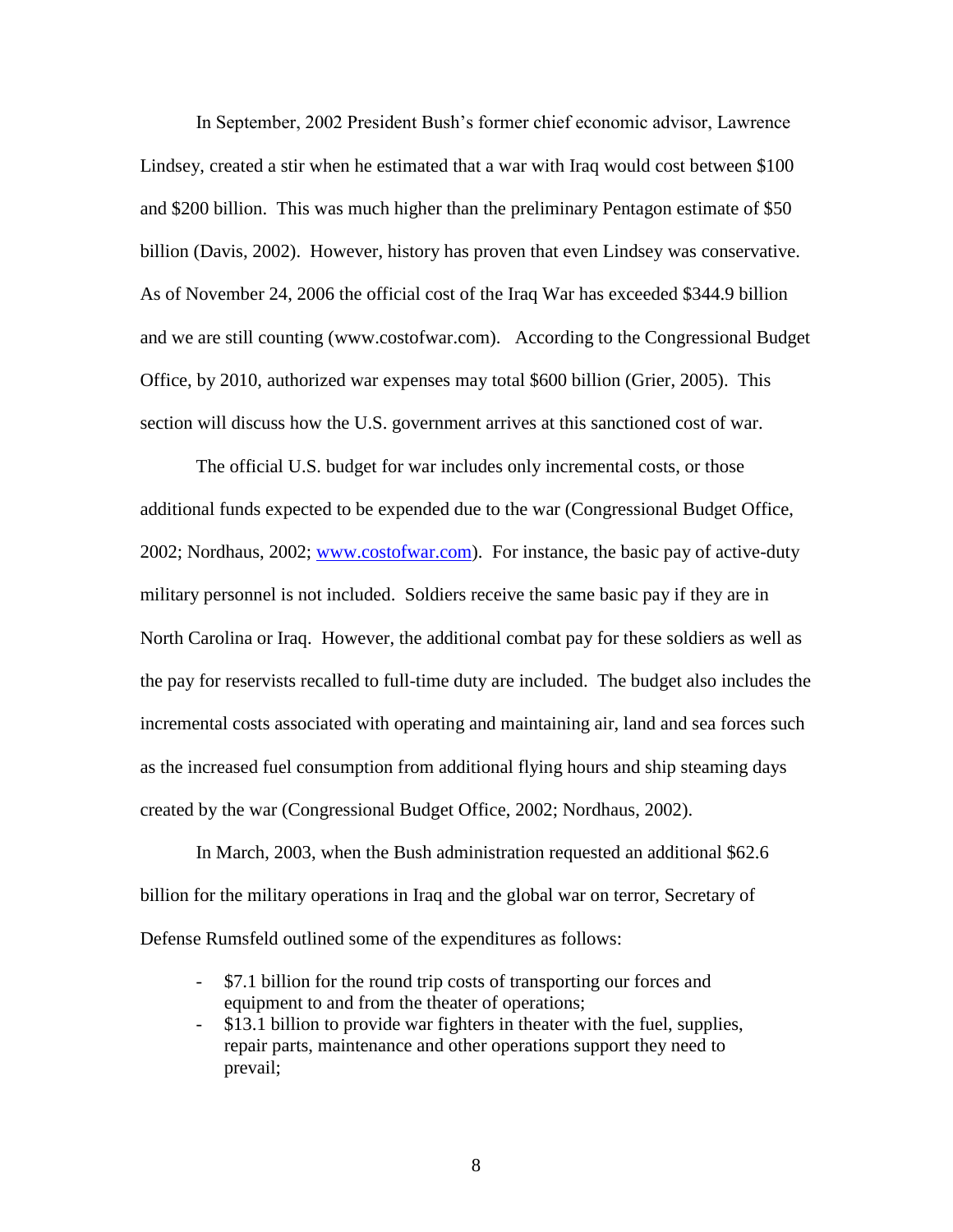- \$15.6 billion for incremental personnel costs, such as for special pay and compensation for mobilized reservists;
- \$7.2 billion to start reconstituting our forces by replacing the cruise missiles, smart bombs, and other key munitions being expended in the course of the conflict … (Rumsfeld, 2003, pp. 2-3)

In sum, the official budget for war includes only short term incremental costs. As

discussed in the next section, even obvious future costs such as veteran's benefits for

soldiers wounded in war, postwar reconstruction and equipment replacement are not

included (Bender, 2005; Hartung, 2003).

## **The Cost of Injury**

Stevens (1976) research into the full economic cost to the U.S. of the Vietnam

War demonstrates the extent to which the official budget undercosts war. Stevens

included in his estimate four categories of costs:

| 1. | The budgetary cost to the U.S. government incurred at the time  |
|----|-----------------------------------------------------------------|
|    | of fighting the war                                             |
| 2. | Budgetary costs that the government will have to meet in the    |
|    | future because the war was fought                               |
| 3. | The various extra-budgetary economic costs that the war imposed |
|    | upon the American people and the American economy               |
| 4. | Some indirect social costs and burdens that are properly        |
|    | attributable to the war (1976, p. 164).                         |

Stevens (1976, p. 187) estimated that the budgetary cost incurred (category one) for the Vietnam War was between \$128.4 and \$171.5 billion; future budgetary costs (category two), which consisted predominantly of war veterans' benefits, totaled \$304.8 billion; extra-budgetary costs (category three), which included the cost of drafting service personnel and the foregone earnings of personnel killed, were \$70.7 billion; and lastly, indirect costs and burdens (category four), primarily as a result of the Vietnam War recession and excess inflation, were \$378 billion. The total economic cost to the U.S.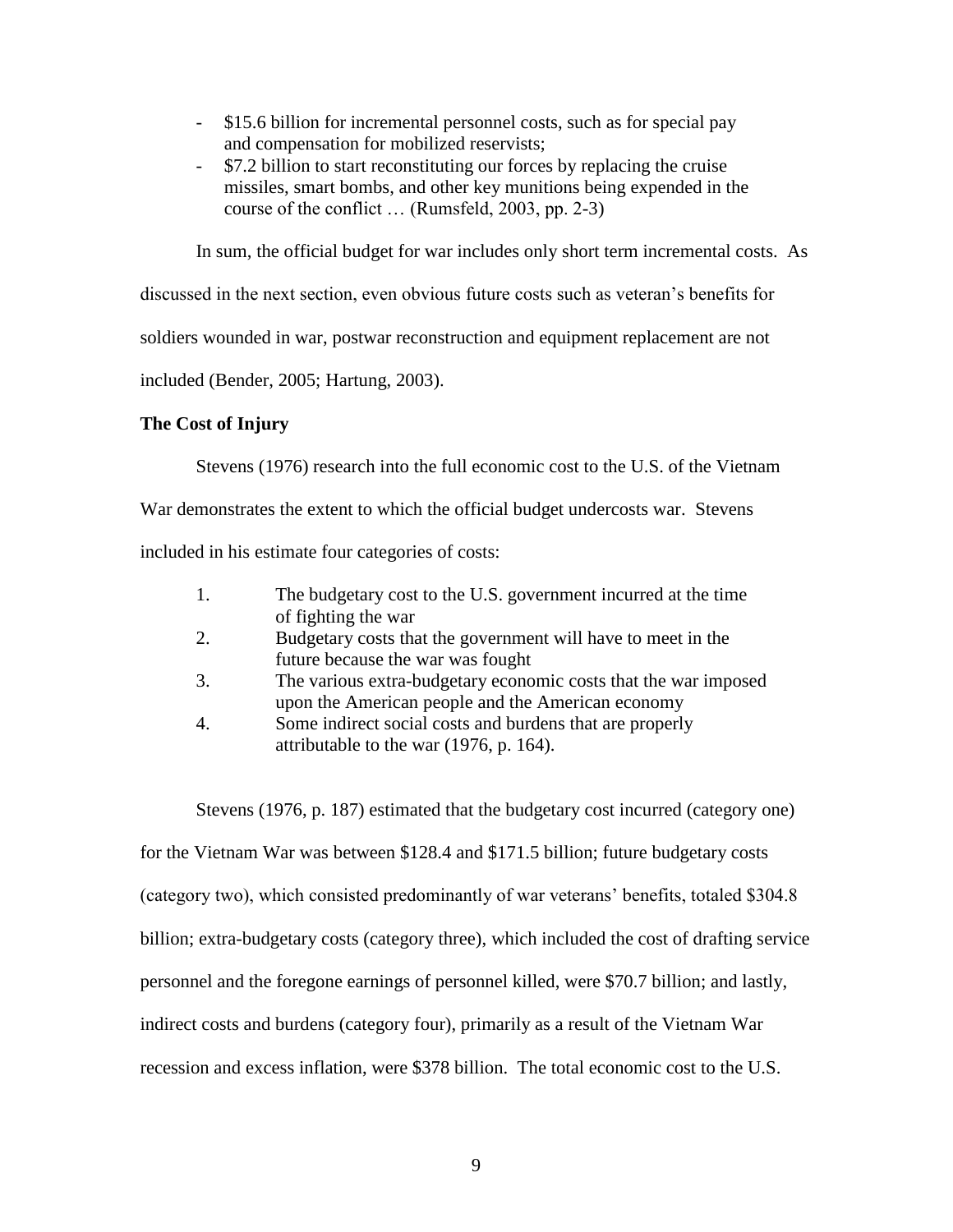from the Vietnam War was between \$882 and \$925 billion, which is approximately 687% of the official budgeted cost. Of the future unaccounted for costs, war veterans benefits estimated to be \$232 billion were the largest (Stevens, 1976, p. 181).<sup>ii</sup>

While it is obvious that veterans benefits are a huge unacknowledged cost of war, the 1991 Persian Gulf War probably illustrates this more than any other. The Persian Gulf War at first appeared to be a relatively low cost conflict for the U.S. because most of the direct costs were paid for by foreign pledges. The estimates of costs to the U.S. range from a \$7 billion loss to an \$8 billion profit (Quinn, 1994, p. 41). However, shortly after the war ended many service members began experiencing "fatigue, muscle and joint pain, gastrointestinal complaints, headaches, memory loss and sleep disturbances" (General Accounting Office, 1999, p. 2). This sickness became dubbed gulf war illness or syndrome. As of September 10, 2002 of the 572,833 veterans of the Persian Gulf War, more than one third filed claims for medical disabilities. This far exceeds the rate for World War II (6.6%), Korea (5%) or Vietnam (6.6%) (Hartung, 2003, p. 9). According to Taxpayers for Common Sense, the cost of just treating Gulf War Syndrome is more than \$2 billion a year (Taxpayers for Common Sense, 2002). Further, as of October 2003, the federal government had sponsored 224 studies related to gulf war syndrome costing approximately \$213 million (Department of Veterans Affairs, 2003). Hence, the Persian Gulf War did not turn out to be that great of a bargain for the U.S..

By ignoring veterans benefits in the official cost of war, the U.S. government removes from view the disfigured bodies that will need long term care and masks the fact that injury is the primary purpose and consequence of physical conflict. For in order to include such costs, the government would need to estimate the number of mutilated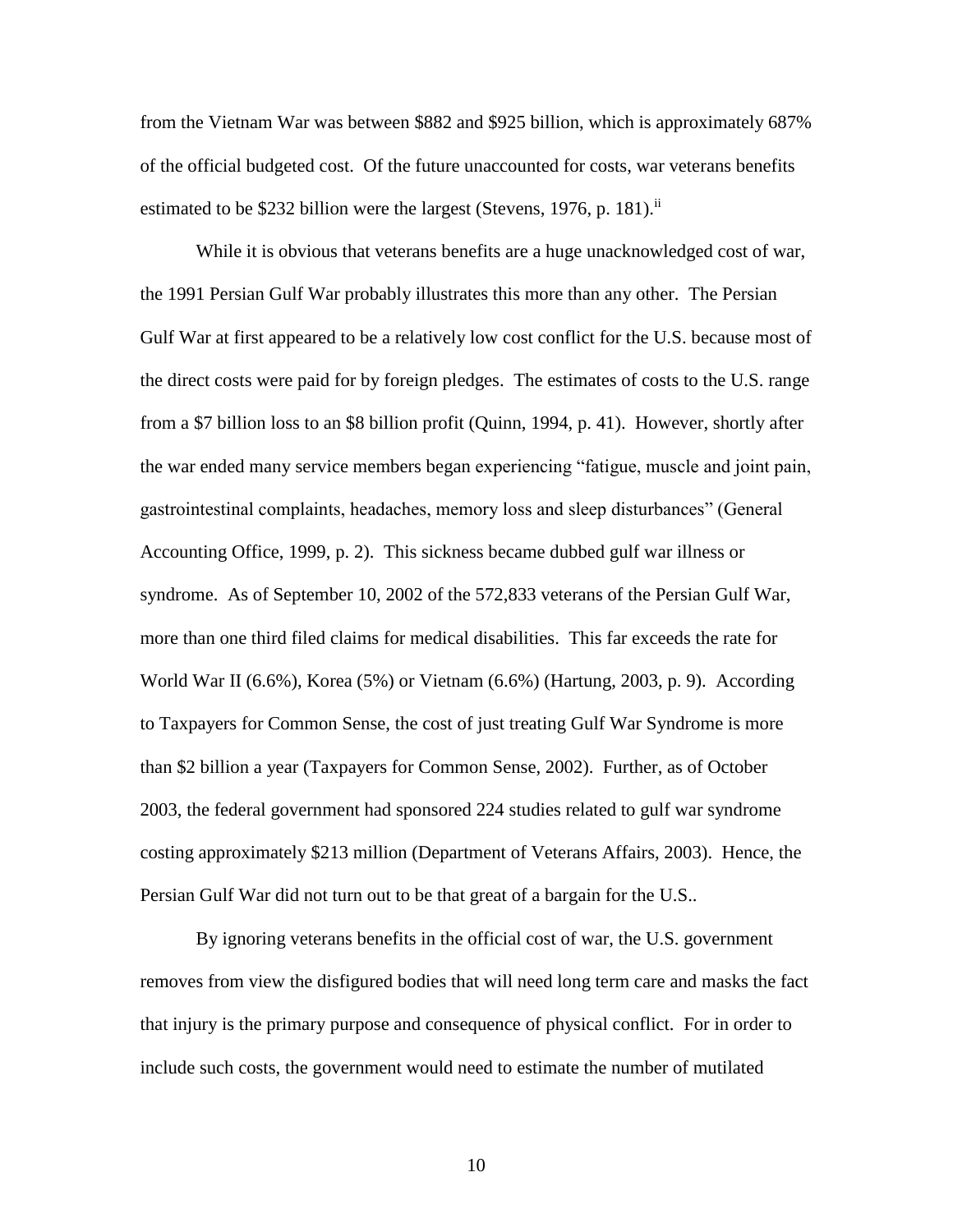bodies the conflict would produce, the cost of treating one missing arm versus two, so on and so forth. The Secretary of Defense would have to request additional war funds when the number of injuries or seriousness of the injuries were greater than expected. Congress would have to debate whether the cause was worth the large number of disabled soldiers the war would produce. In other words, one of the concrete horrors of war – injury - would need to be acknowledged and addressed upfront. War would no longer be an abstract fight against an evil enemy taking place in a distant land.

#### **The Value of Life**

Death is the ultimate cost of war and this is not unknown to politicians.<sup>iii</sup> Ever since the carnage of World War I and II, and the rising resistance of the American people to using youth as cannon fodder, lowering the number of casualties in warfare has become a serious preoccupation of politicians and the military (Markusen and Yudken, 1992). Yet, while the U.S. government knows in essence that death is the definitive cost, it does not estimate the value of the lives that will be lost when it budgets for war. This is not because the government hesitates to put a dollar value on something as precious as life for in other contexts it does do so. For instance, when the Environmental Protection Agency estimates the costs and benefits of regulations, it incorporates the value of a statistical life in its calculations. While the value of a statistical life varies across analyses, when the Environmental Protection Agency estimated the benefits and cost of the clean air act, for instance, it considered one human life to be worth \$4.8 million (Environmental Protection Agency, 1999).

In addition, other types of economic analysis incorporate a monetary value of life. In 2004, the World Health Organization summarized peer reviewed articles on the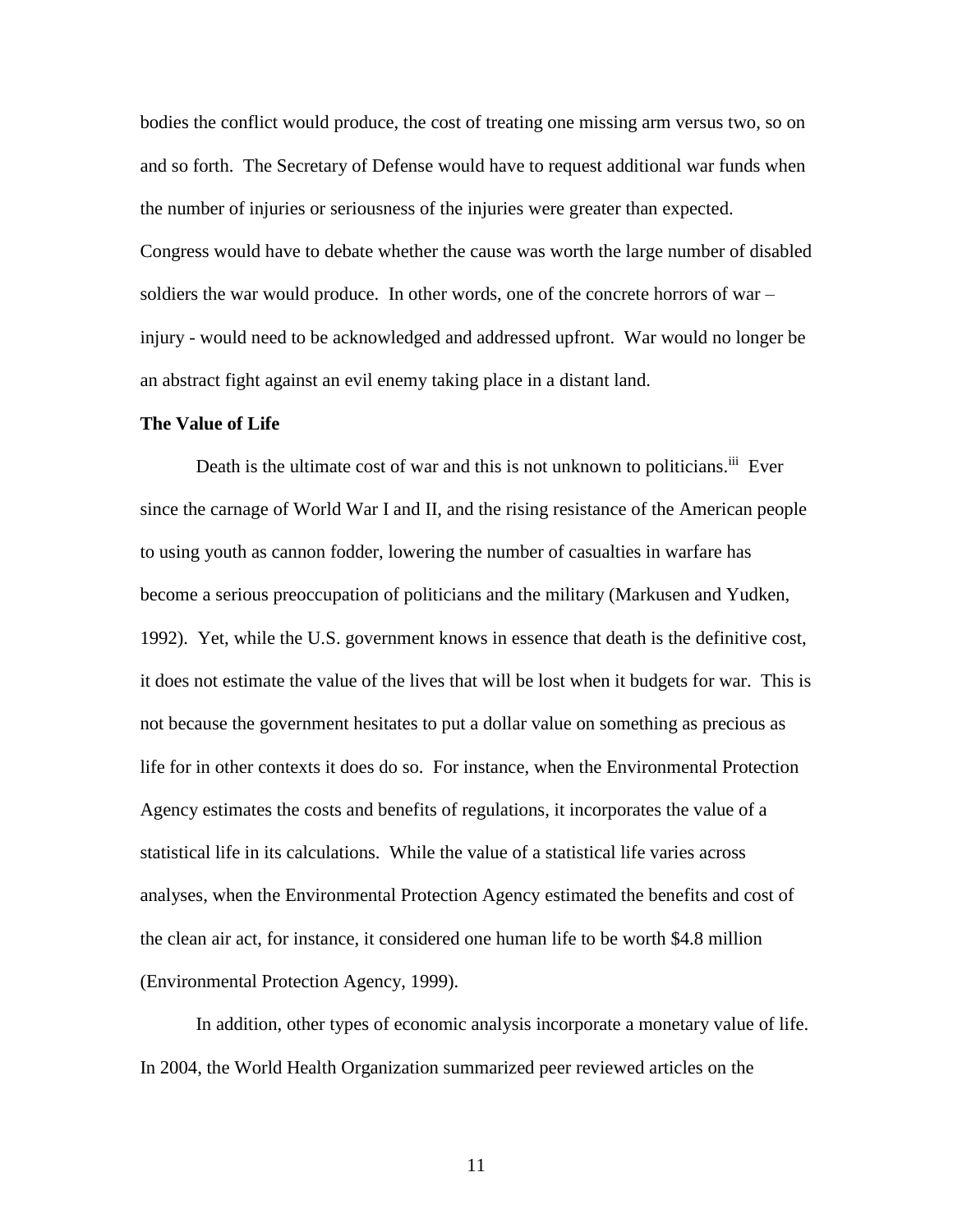economics of interpersonal violence. In order to calculate the cost of aggression, many of the studies had to place a dollar value on life ranging from \$3.1 to \$6.8 million (World Health Organization, 2004, p. 9). This allowed researchers to quantify the economic effect of child abuse and neglect, intimate partner violence, sexual violence, workplace violence, youth violence, etc. (World Health Organization, 2004). For example, a study by Caldwell, found that child abuse cost the U.S. \$1 billion annually when the following costs were included: direct medical, incarceration, policing, lost earnings and opportunity cost, lost investments in human capital, psychological costs, etc. (World Health Organization, 2004, p. 16). If it is possible to estimate the cost of a rape, homicide, suicide and death from environmental pollutants, it is also possible to estimate the cost to the nation of a death from war.<sup>iv</sup> However, doing so would politicize the ultimate cost of war and make it less palatable.

Imagine the President of the U.S. submitting to Congress an estimate of the dollar value of lives the country would loose to a war. Congress would have to debate whether the value of a statistical life the executive office used was correct and whether the estimated number of dead was correct. This would bring forth questions such as how many deaths is a war worth? How many young people is the country willing to sacrifice? The ultimate cost of war could no longer be silenced. The production of invisible visibility no longer possible.

#### **The Hidden Psychological Cost**

Post traumatic stress disorder (PTSD) has been called a "hidden wound of war" in that it cannot be bandaged, stitched up, operated on, receives no purple heart, yet festers over a lifetime (Lyke, 2004). While PTSD was not officially recognized as a clinical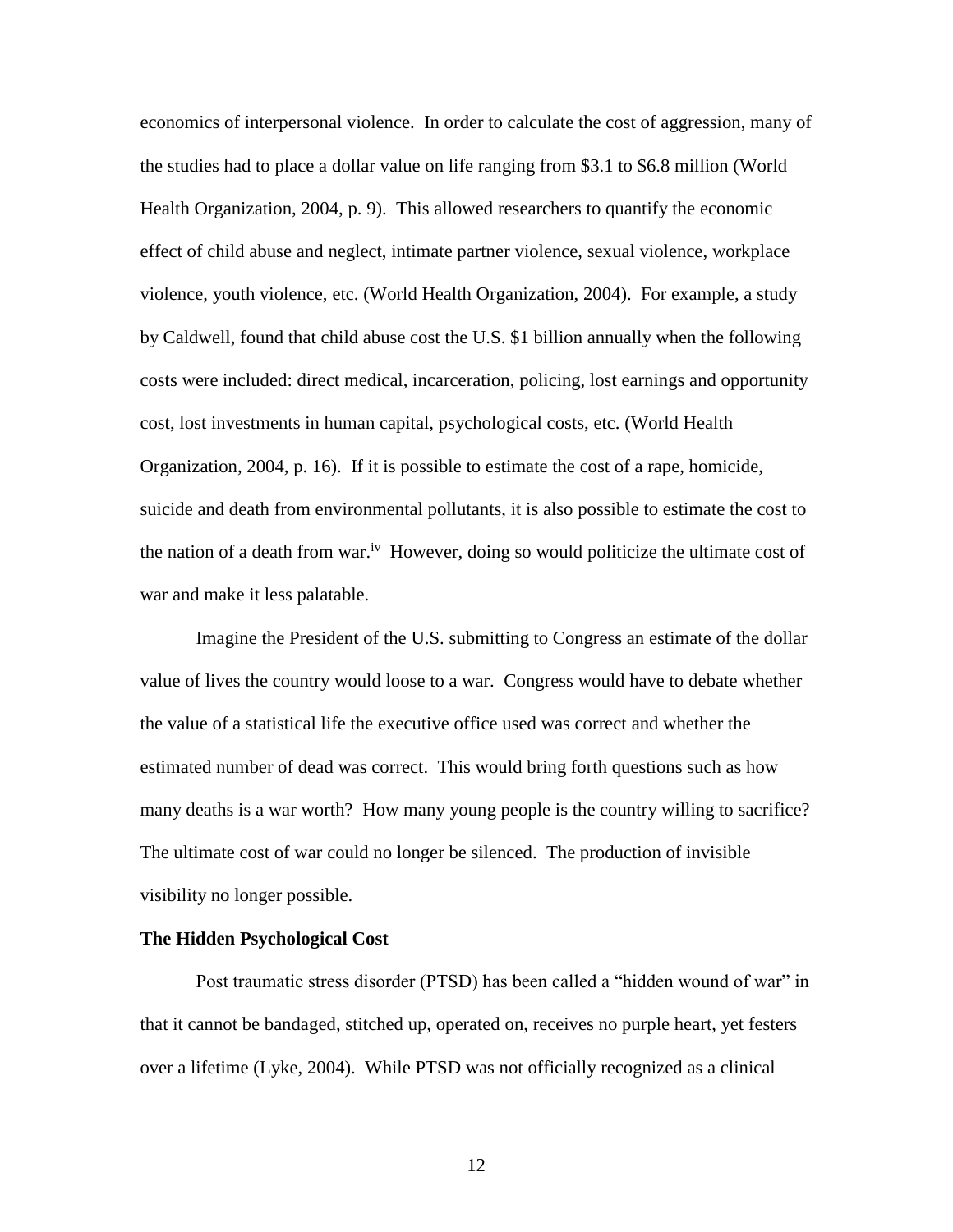condition until 1980, the symptoms were documented in the historical medical literature since the U.S. Civil War. Prior to 1980, it was called "soldier's heart," "Da Costa's syndrome," "shell shock," "battle fatigue," and "combat neurosis" (Epstein & Miller, 2005; Hallock, 1998; National Center for PTSD, 2005). Symptoms of PTSD include: depression, alienation, isolation, anxiety, rage-reactions, intrusive thoughts, problems with intimacy, psychic numbing, emotional constriction, self-defeating and deceiving behavior, frequent nightmares, trouble sleeping, etc. (Hallock, 1998; Hedges, 2003).

As Harris notes:

Death by no means exhausts the effects of war on humans. Apart from physical wounding, the experience of war may result in post traumatic stress disorder … People damaged as a result of war will be less productive and may require assistance from others. Economists typically place a cost on such effects by valuing the potential output foregone as a result of the death or disability (1997, p. 272).

Yet again, when the U.S. government budgets for war it does not take into account the future costs to society of the psychologically damaged people the war will create. These costs include both the direct costs (e.g., treatment and disability compensation) and the indirect costs. For instance, in 2004, 25,000 World War II veterans and 161,000 Vietnam War veterans were still receiving disability compensation from the Veterans Administration for PTSD (Epstein & Miller, 2005). According to Robinson's calculations, the economic impact of these benefits can be quite large:

If a 24-year-old married male soldier with one child were to develop PTSD to the degree of unemployability, that solder could receive compensation payments from the VA of over \$2,400 per month for the remainder of his life. Over an average male lifespan, such costs could amount to more than \$1.3 million, not counting inflation (2004, p. 8).

The indirect costs of PTSD include higher rates of domestic violence, child abuse, divorce, unemployment, incarceration, psychiatric illness and alcohol and drug abuse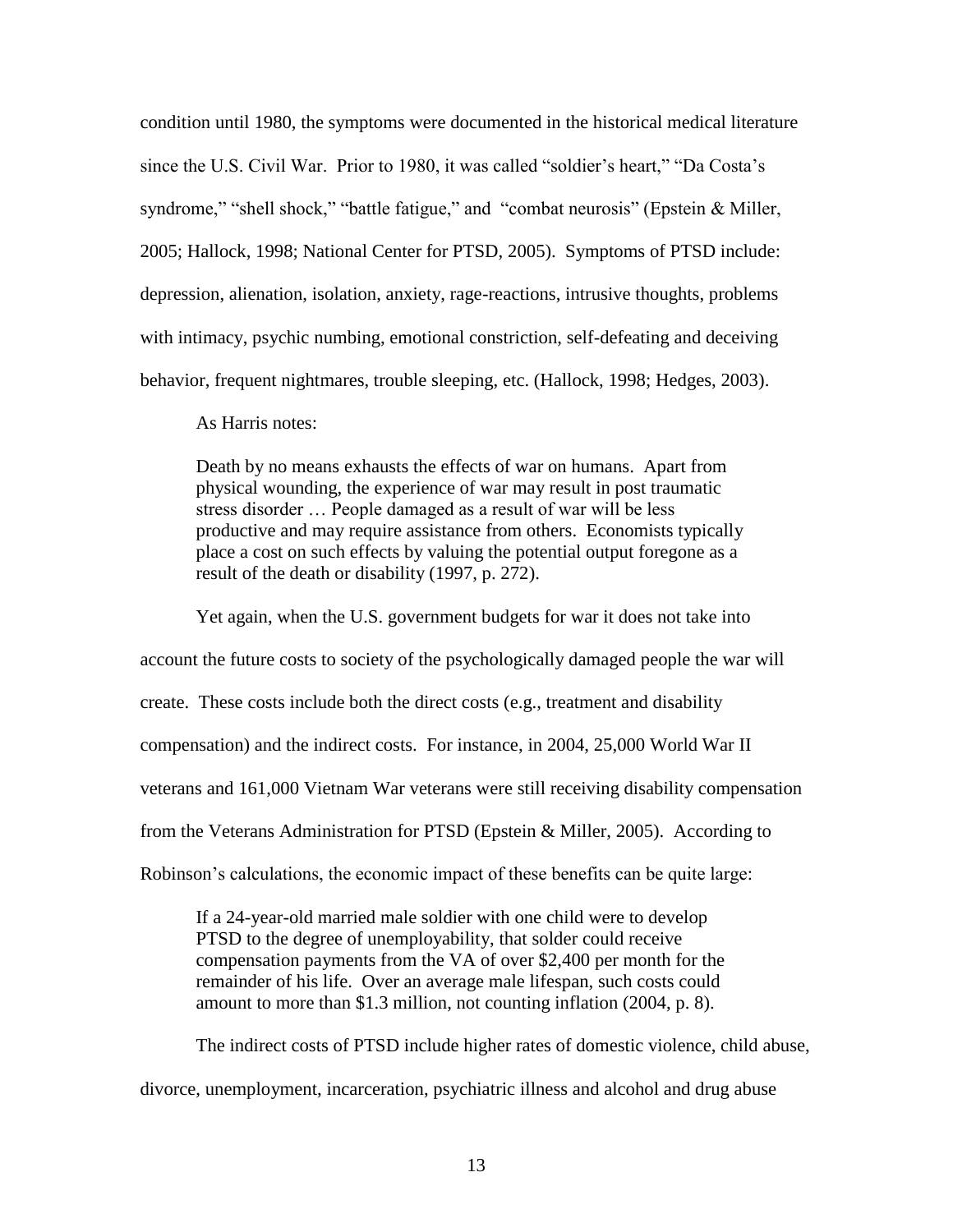(Hedges, 2003; Lifton, 1992; National Center for PTSD, 2005). For example, an exhaustive study of Vietnam War veterans found that those with PTSD were five times more likely to be unemployed, twice as likely to have been divorced, two to six times more likely to abuse drugs or alcohol, and almost half had been arrested or in jail at least once (Hedges, 2003; Lifton, 1992). Further, spouses of veterans with PTSD experience serious emotional difficulties and the children are more likely to have behavioral problems. In addition, PTSD is linked to increased physical illness in the form of circulatory, digestive, musculoskeletal, respiratory and infectious problems (Hallock, 1998; Hedges, 2003; Lifton, 1992).

Given that soldiers in the Iraq War are experiencing the most sustained combat operations since Vietnam, it is expected that this war will exact a heavy psychological toll on the veterans, their families and society (Litz, 2005; Robinson, 2004). According to an Army survey published in the *New England Journal of Medicine* on July 1, 2004, 15.6 percent to 17.1 percent of soldiers returning from Iraq showed signs of anxiety, major depression or PTSD (Hoge, et al., 2004; Litz, 2005; Lyke, 2004; Robinson, 2004). These results were reconfirmed in a survey of paratroopers who served in Iraq, 17.4 percent showed symptoms of PTSD (Lyke, 2004; Robinson, 2004).

In sum, PTSD is a consequence of war which creates huge psychological, physical, economic and social costs. Some of these costs could be monetized and estimated by the U.S. government and hence incorporated into a war budget. Yet, doing so would acknowledge that wars have a lasting impact not only on soldiers and their families but on the lives of U.S. citizens as well through increased crime, drug abuse, family discord, etc.. Including the costs of PTSD in a war budget would require asking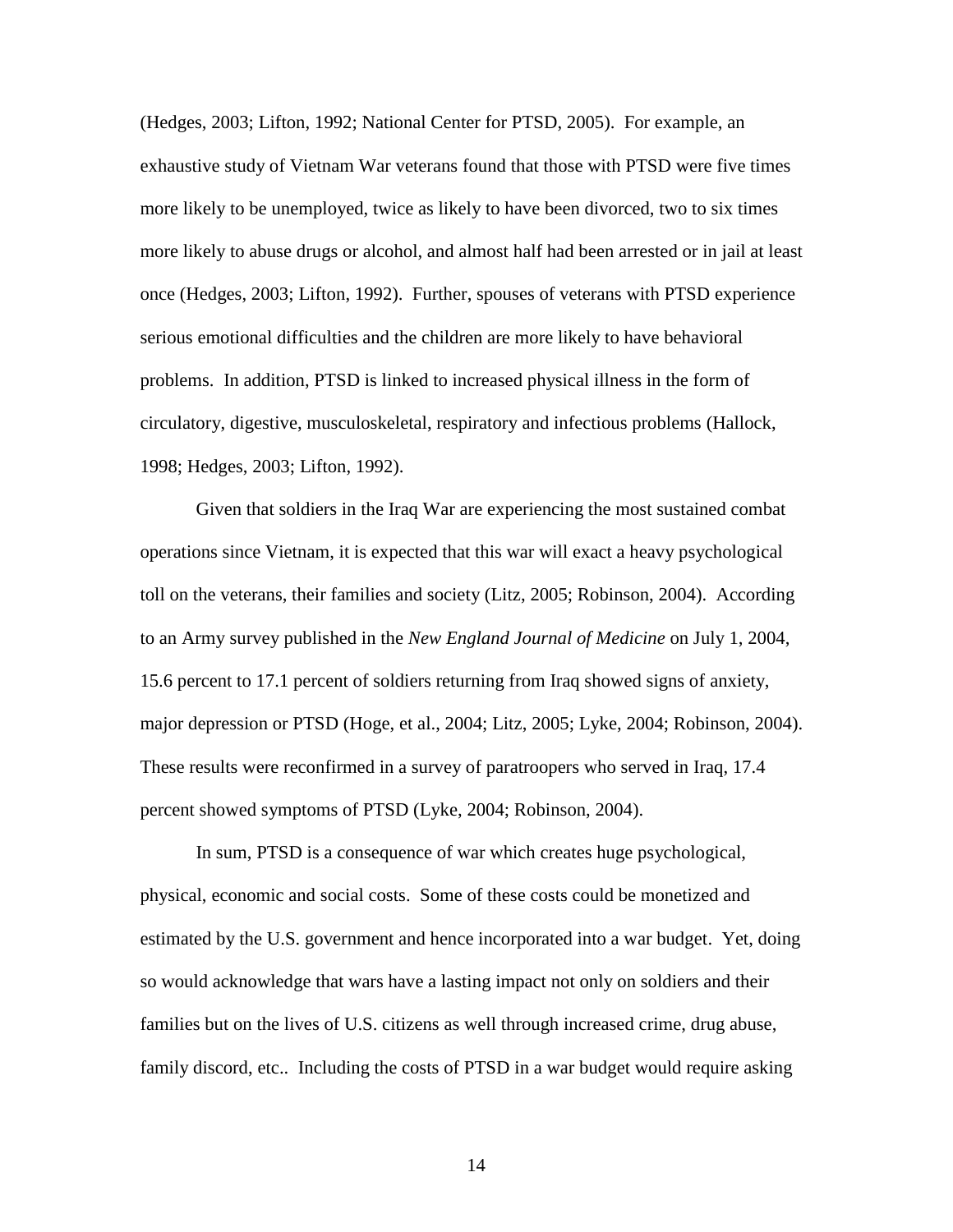questions such as how many soldiers will be psychologically shattered by the war and what will be the impact on their families or how will the war increase the domestic unemployment rate or crime rate, and what will all this cost. The "hidden wound of war" would no longer be hidden.

#### **Opportunity Costs**

According to a classic cost accounting textbook, managers must take into account the opportunities foregone when making a decision (Horngren, et al., 2006). Yet, the U.S. budget for war contains no analysis of opportunity costs. The government does not ask whether a dollar spent on war would bring more benefit to the U.S. than a dollar spent on some alternate activity. However, with respect to the Iraq War, other organizations have asked this question.

The Center for American Progress (2004) did an extensive analysis of how the \$144.4 billion spent on the Iraq War as of August, 2004 could have been used to better protect the U.S. from terrorists. They estimated that for \$144.4 billion the U.S. could have safeguarded ports and waterways, upgraded the Coast Guard fleet, improved cargo security, protected commercial airliners from shoulder fired missiles, equipped airports with state-of-the-art baggage screening machines and walk through explosive detectors, hired 100,000 more police officers, increased funding for fire departments, integrated the emergency radio system nationwide, secured roads and rails, added two divisions to the Army, doubled the Special Operations Forces, helped to rebuild Afghanistan, bought Afghanistan's opium crop, increased assistance to the neediest countries and enhanced public diplomacy (Center for American Progress, 2004).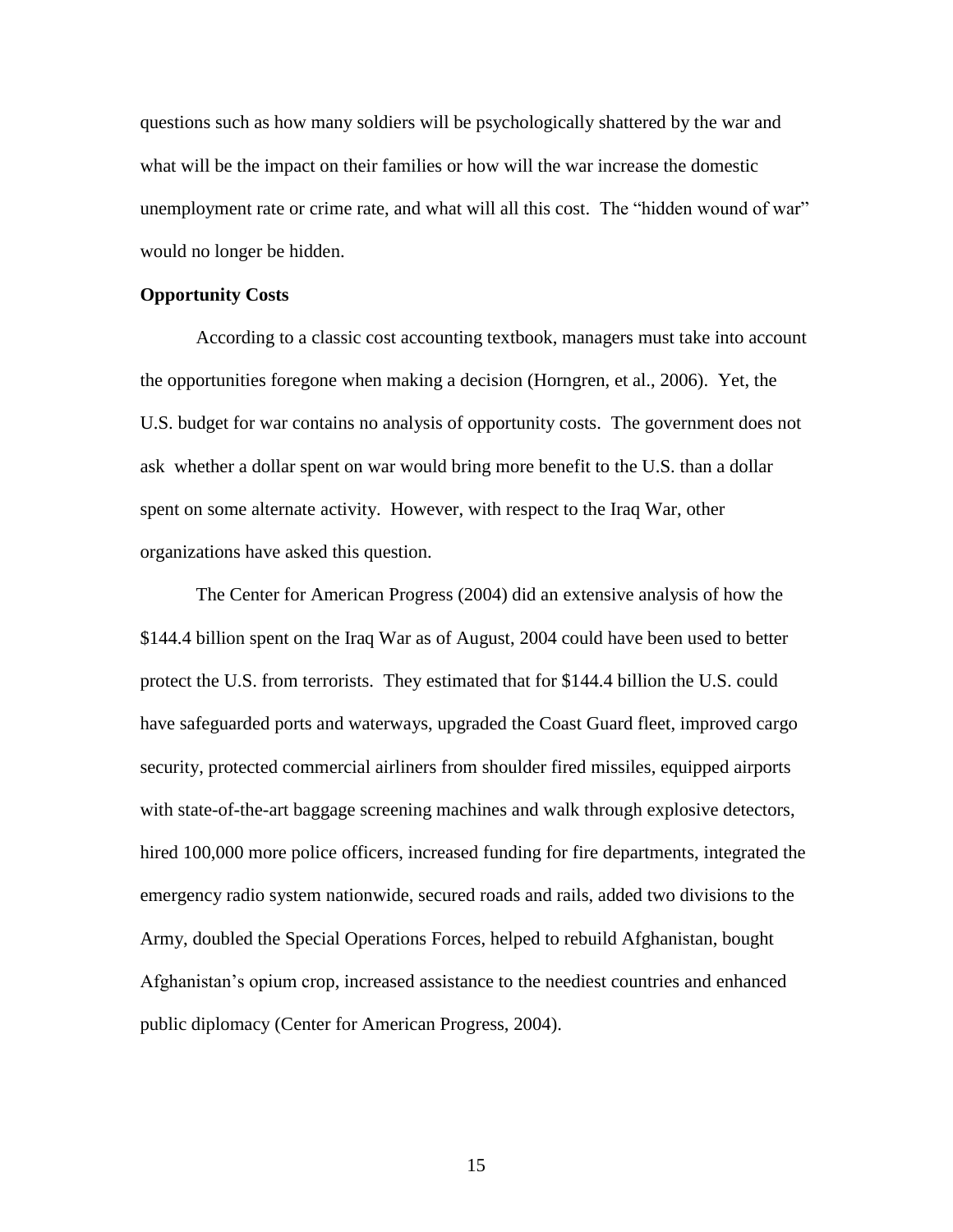However, what is probably most damaging is the fact that the money could have been spent to stop the proliferation of weapons of mass destruction, one of the stated aims of the war with Iraq. For example, a \$30.5 billion investment would secure the world's nuclear weapons-grade fissile material from theft, and \$2.25 billion per year would double the amount spent on the Nunn-Lugar Cooperative Threat Reduction program designed to reduce the danger from "loose nukes" in the former Soviet Union (Center for American Progress, 2004; Hartung, 2004).

From a human security perspective, Bennis & Leaver's (2005, p. 52) analysis demonstrates how egregious it is to spend \$224.5 billion, as of December 6, 2005, on death and destruction in Iraq when a mere \$24 billion per year would reduce world hunger in half; \$10 billion annually could launch a global program to respond to HIV/AIDS; \$2.8 billion annually would immunize every child in the developing world; and \$37 billion would provide clean water and functioning sewage systems to the world's population. Alternatively, the National Priorities Project (2005) estimates that with the budget for the Iraq War as of October, 2005 - \$204.6 billion: 46,458,805 people could receive health care or 1,841,833 affordable housing units could be built or 361,892,756 homes could be retrofitted for renewable electricity, etc..

In sum, by spending hundreds of billions on the Iraq War, the U.S. has foregone opportunities to secure the nation from real terrorist threats or eliminate terrorists by responding to human security needs. Spending money on war can only appear reasonable if the alternatives remain hidden from public view. If the rationality of accounting dictates that managers take into account opportunity costs when analyzing alternatives, war requires irrationality to remain legitimate.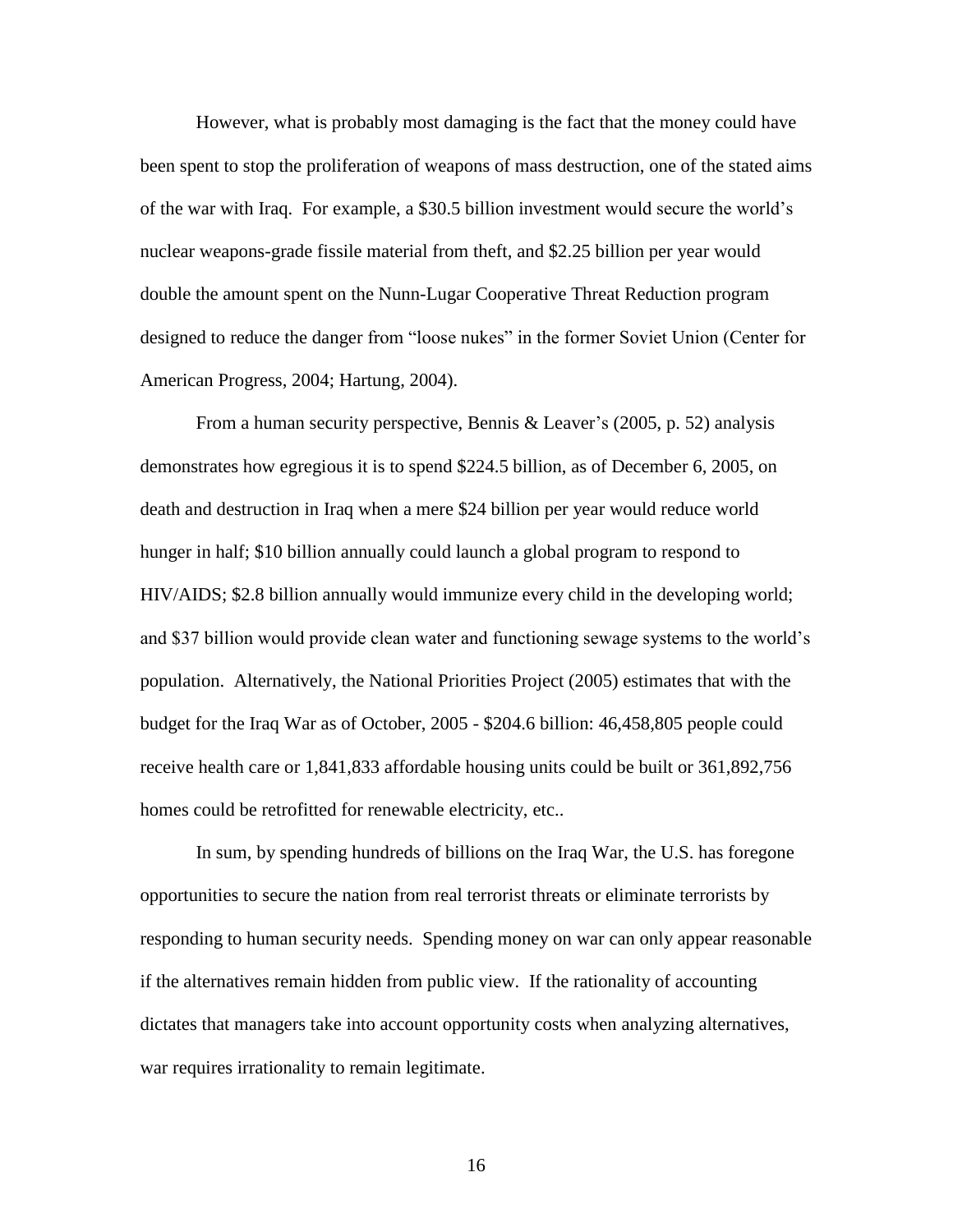#### **Cost of War to the Victims**

As noted earlier, in order for a government to convince its citizens to engage in war, it must distinguish the act of killing from the act of murder and this is done by waging war not on people but on an abstract entity, the enemy. By creating this abstraction, the barbarous acts of war and the consequences on people are masked. Thus, perhaps more than any other, the cost of war to the victims must be silenced. Yet, war has serious outcomes for the vanquished. Harris (1997) summarizes the cost of war to the victims as follows: direct and indirect human casualties; long term impacts on humans from forced relocations, post-traumatic stress disorder, loss of skills, childhood malnutrition, etc.; development of a protracted culture of violence; loss and damage to physical capital and infrastructure; breakdown of government and institutions; and extensive environmental damage. Further, Nordstrom notes:

While statistics chronicle the destruction of lives and social infrastructure, they can not capture one important aspect of the war. War's destruction of cultural integrity – the undermining of knowledge and action frameworks necessary to life – remains an often unrecognized casualty of civiliantargeting warfare (1999, p. 154).

If the U.S. government was forced to take into account the costs to the victims before waging a war, it would have to determine whether abstract goals like freedom and democracy were worth the human carnage and despair required. The next sections demonstrate that wars are not fought against an abstract entity called the enemy, but against people and their society.

#### **Death**

For the victims wars result in both direct and indirect human casualties, many of them civilian (Harris, 1997; Nordstrom, 2004). While civilian death is inevitable in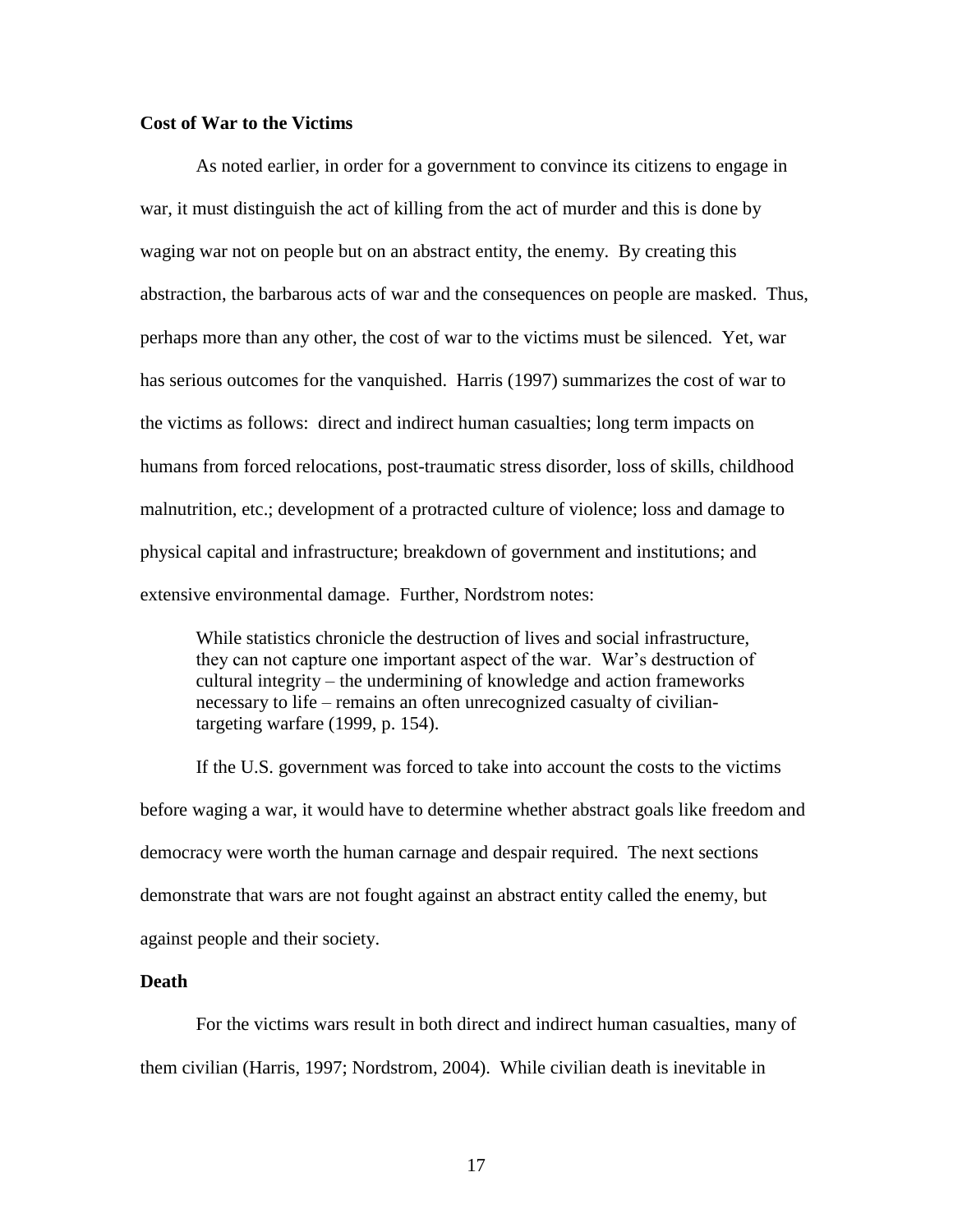modern war, the U.S. government goes to great lengths to deny complicity in killing noncombatants. For instance, during the 1991 Persian Gulf War the U.S. military, in essence, disavowed civilian deaths by promoting the notion that their use of smart bombs made it possible to find and strike only military targets. Yet, as the Research Unit for Political Economy (2003, p. 37-38) reports, "The reality was far different. … About 70 percent of bombs and missiles missed their targets, frequently destroying private homes and killing civilians." In one particularly horrendous incident, the U.S. "accidentally" destroyed a civilian bomb shelter in a populated residential area of Baghdad. The bomb shelter held over four hundred women and children, boys over the age of fifteen were not allowed (Research Unit for Political Economy, 2003; Riverbend, 2005). As Riverbend reports:

I remember watching images of horrified people clinging to the fence circling the shelter, crying, screaming, begging to know what had happened to a daughter, a mother, a son, a family that had been seeking protection within the shelter's walls. I remember watching them drag out bodies so charred, you couldn't tell they were human. I remember frantic people, running from corpse to corpse, trying to identify a loved one. I remember seeing Iraqi aid workers, cleaning out the shelter, fainting with the unbearable scenes inside. I remember the whole area reeked with the smell of burnt flesh for weeks and weeks after (Riverbend, 2005, pp. 46- 47).

During the current Iraq War, the U.S. government has disavowed civilian deaths by refusing to do body counts. Early in the war, the Iraqi Health Ministry ordered morgues and hospitals to count the number of war dead and wounded, but the American Coalition Provisional Authority ordered them to stop counting. After the interim Iraqi government took over, the Iraqi Health Ministry started counting again. This time they were ordered to stop releasing the figures (Bennis & Leaver, 2005; Coburn, 2005).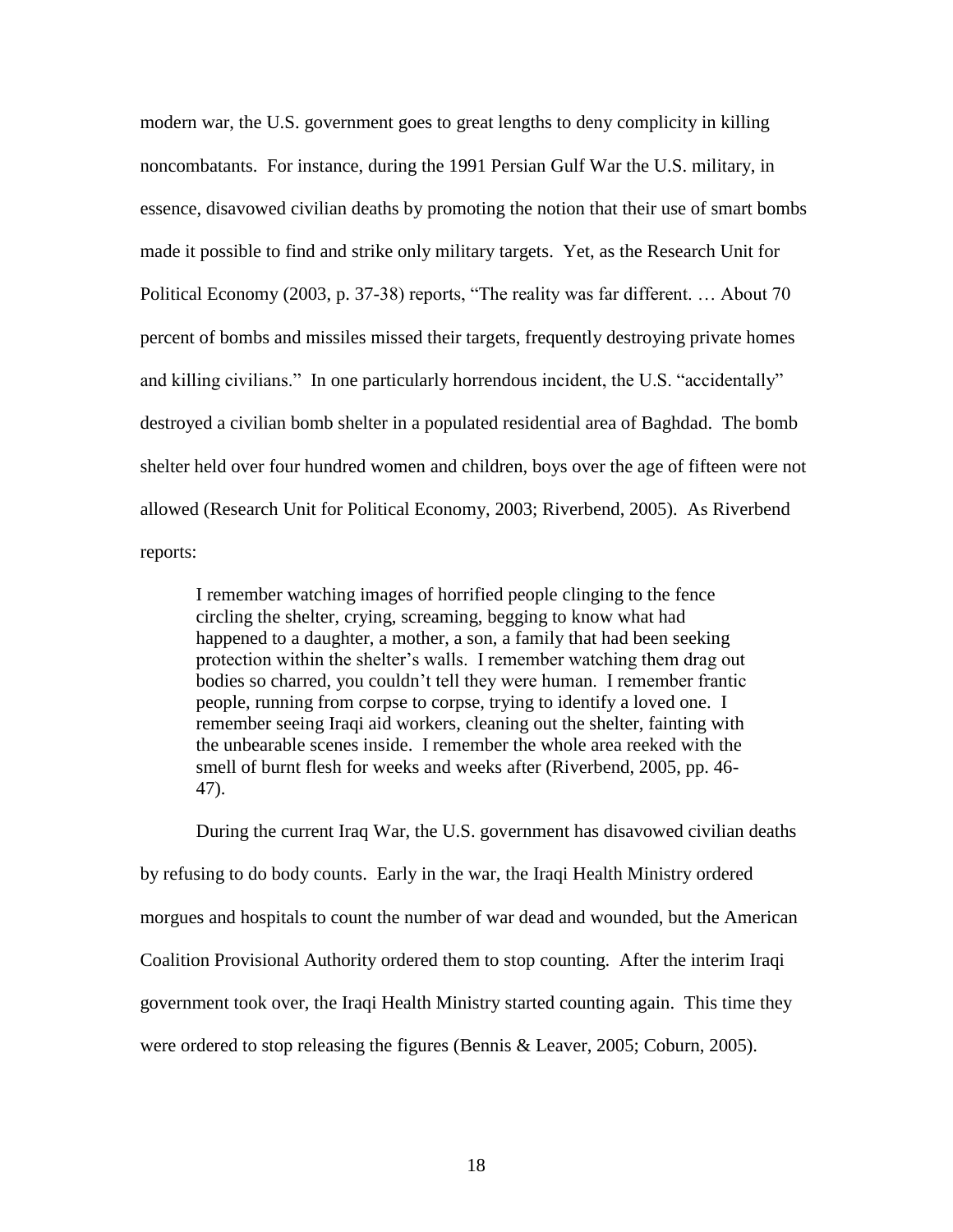Given that the U.S. government must either fabricate stories to deny civilian deaths or simply refuse to acknowledge them, it is obvious that conceding to the fact that war kills innocent women, children and men could jeopardize the whole institution. Thus, any official accounting for war must render civilian death invisible.

However, other researchers and organizations have attempted to fill the void left by the U.S. government's denial of noncombatant deaths in Iraq. The Iraq Body Count (2005), based on a comprehensive analysis of over 10,000 media reports published between March 2003 and March 2005, estimates that 24,865 civilians were killed in the first two years of the war. U.S. led forces were responsible for the largest percentage of deaths, 37.3 %; followed by predominantly criminal killings, 35.9% (Iraq Body Count, 2005). In a controversial study published in *The Lancet*, a British medical journal, Roberts, et al. (2004) estimated that there were nearly 100,000 excess deaths in Iraq during the first eighteen months of the war (Anonymous, 2005; Roberts, et al., 2004). The Geneva-based Graduate Institute of International Studies re-examined the raw data gathered for *The Lancet* study and estimated that some 39,000 Iraqis have been killed as a result of combat or armed violence since the U.S. invasion in March 2003 (Arieff, 2005).

As these numbers indicate, civilian deaths do occur and are a high cost of war. Unfortunately, violent death is just the beginning for wars seriously disrupt food supplies and damage the infrastructure required for proper maintenance of health and well being (Medact, 2004). According to the World Health Organization (2002), collective violence results in increased rates of infant mortality and deaths from communicable and noncommunicable diseases. These costs to the Iraqi people are outlined in the next section. **Destruction and Disease**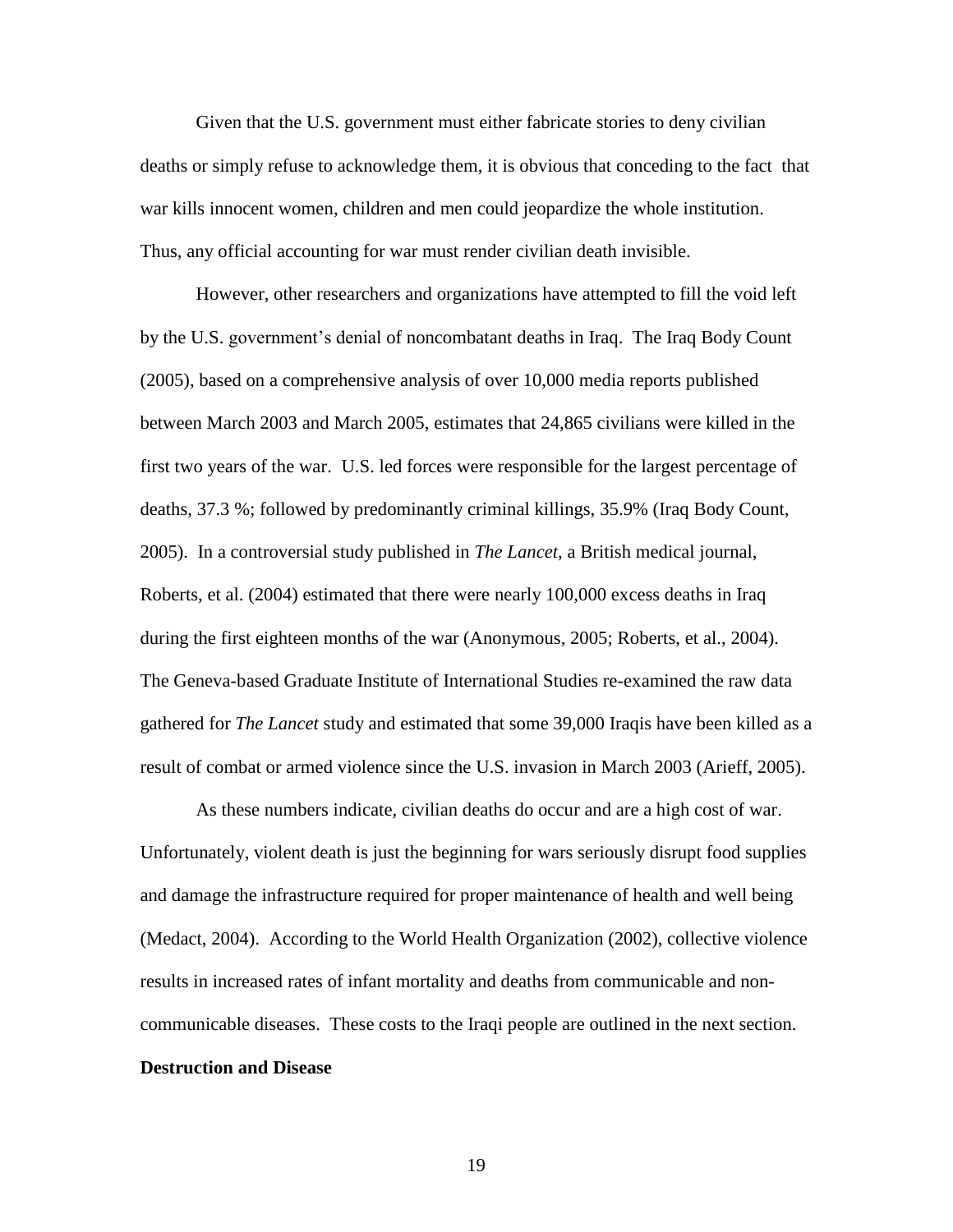Prior to the 1991 Persian Gulf War, Iraq was a fairly urbanized and mechanized society with one of the healthiest and best educated populations in the world (Medact, 2002; Pilger, 2002). However, during Gulf War I, the U.S. led coalition systematically bombed and destroyed Iraq's civilian infrastructure including roads and bridges, as well as electrical, communication, water and sanitation facilities (Medact, 2002; Research Unit for Political Economy, 2003). According to Medact (2002), the Persian Gulf War wrought "near-apocalyptic results" on Iraq in that it turned a post-industrial country into a pre-industrial country, yet the population relied on the life support systems of a modern society to survive.

Many years of U.N. imposed sanctions combined with the damage wrought by the current Iraq War, post war looting and insurgent sabotage has left most Iraqis with inadequate sources of electricity, water and sewage treatment more than two years after President Bush declared the end of major combat operations (Medact, 2004; Moussa, 2005; Murphy, 2005; Ureibi, 2005). Lack of electricity, potable water and sanitation has led to a surge in typhoid, tuberculosis, cholera and hepatitis (Chelala, 2005; Laurance, 2004; Ureibi, 2005). Further, since the U.S. led invasion toppled Saddam Hussein, acute malnutrition among the youngest Iraqis has doubled. One quarter to one third of children under the age of five suffer from chronic malnutrition and 7.7 percent suffer from acute malnutrition (Bennis & Leaver, 2005; Chelala, 2005; Fowler, 2005; Laurance, 2004). Crumbling health care facilities, shortages of drugs, equipment and supplies, lack of electricity, refrigeration and potable water has seriously hampered the ability of health care professionals to take care of the Iraqi people (Jamail, 2005; Medact, 2002, 2003, 2004).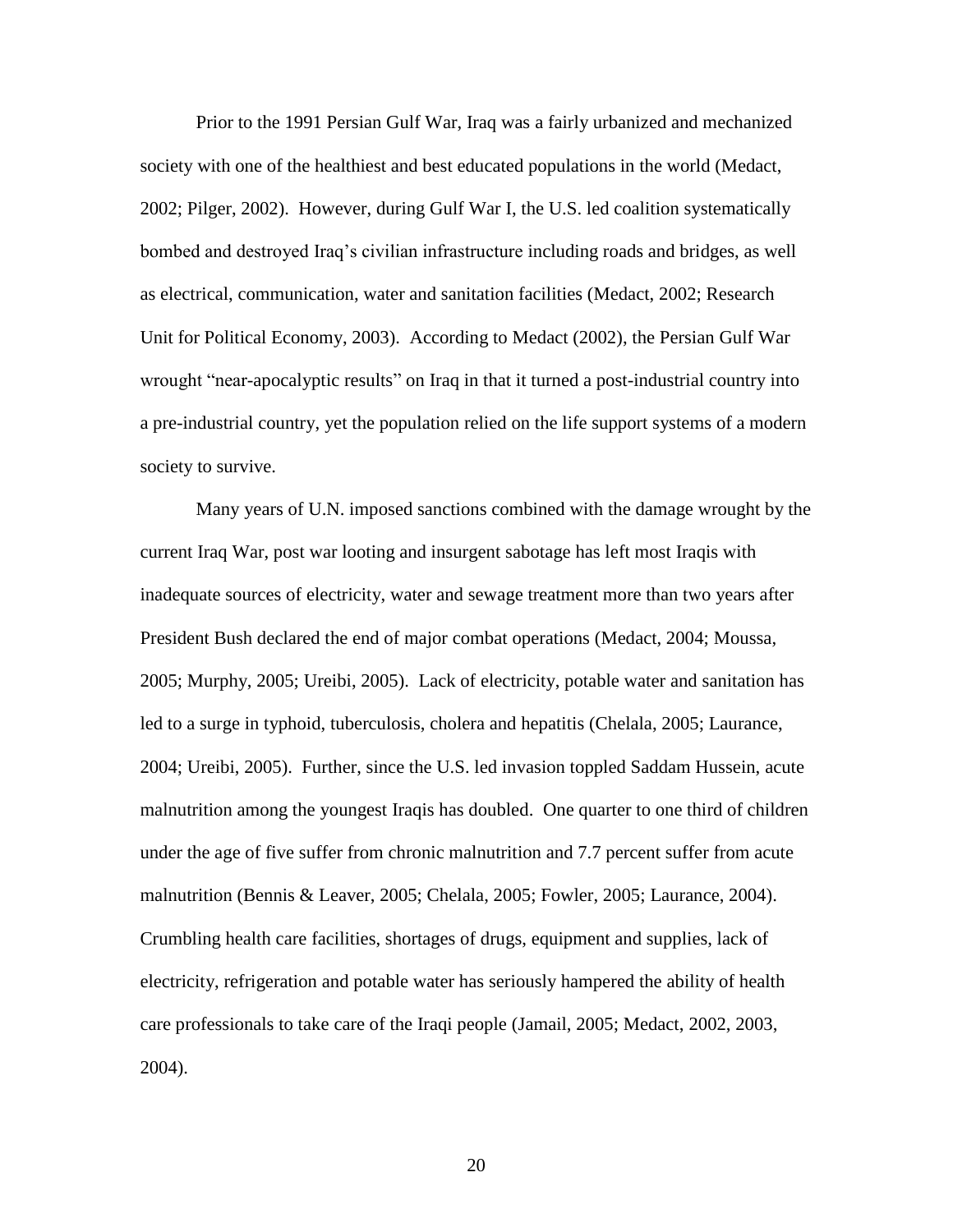However, while the physical infrastructure has a significant direct and indirect impact on health, the social infrastructure, while less tangible, is equally important to human well being. Violence, poverty, unemployment, disruptions to family and community relations, etc. all impact prospects for healthy individual, community, cultural, social and political development (Medact, 2003; Nordstrom, 2004). As Nordstrom notes:

Violence is set in motion with physical carnage, but it doesn't stop there. Violence reconfigures its victims and the social milieu that hosts them. It isn't a passing phenomenon that momentarily challenges a stable system, leaving a scar but no lasting effects. Violence becomes a determining fact in shaping reality as people will know it, in the future. So while a study of violence may begin with direct and immediate carnage, it shouldn't end there (2004, pp. 59-60).

The next section examines some of the costs to the Iraqi people from the chronic violence set in motion by the war.

#### **Social Costs**

As noted previously, wars destroy the knowledge and action frameworks that hitherto guided people's behavior, rendering illegitimate old patterns that provided stability to daily life. In their stead, heightened fear, dread, worry, hopelessness, insecurity, hunger and discomfort become the norm (Nordstrom, 1999, 2004). As such, wars leave deep wounds on the individual and social psyche which if left unacknowledged and untreated fester rather than heal (Medact, 2003).

In current day Iraq, "fear is the subtext of life…" (Reitman, 2004, p. 66). What was once the birthplace of civilization now lies in ruin: occupied, corrupt, impoverished, chaotic, a sweltering bed of criminal mayhem, religious fundamentalism, and armed resistance (Glantz, 2005; Parenti, 2004). This chaos and insecurity has created an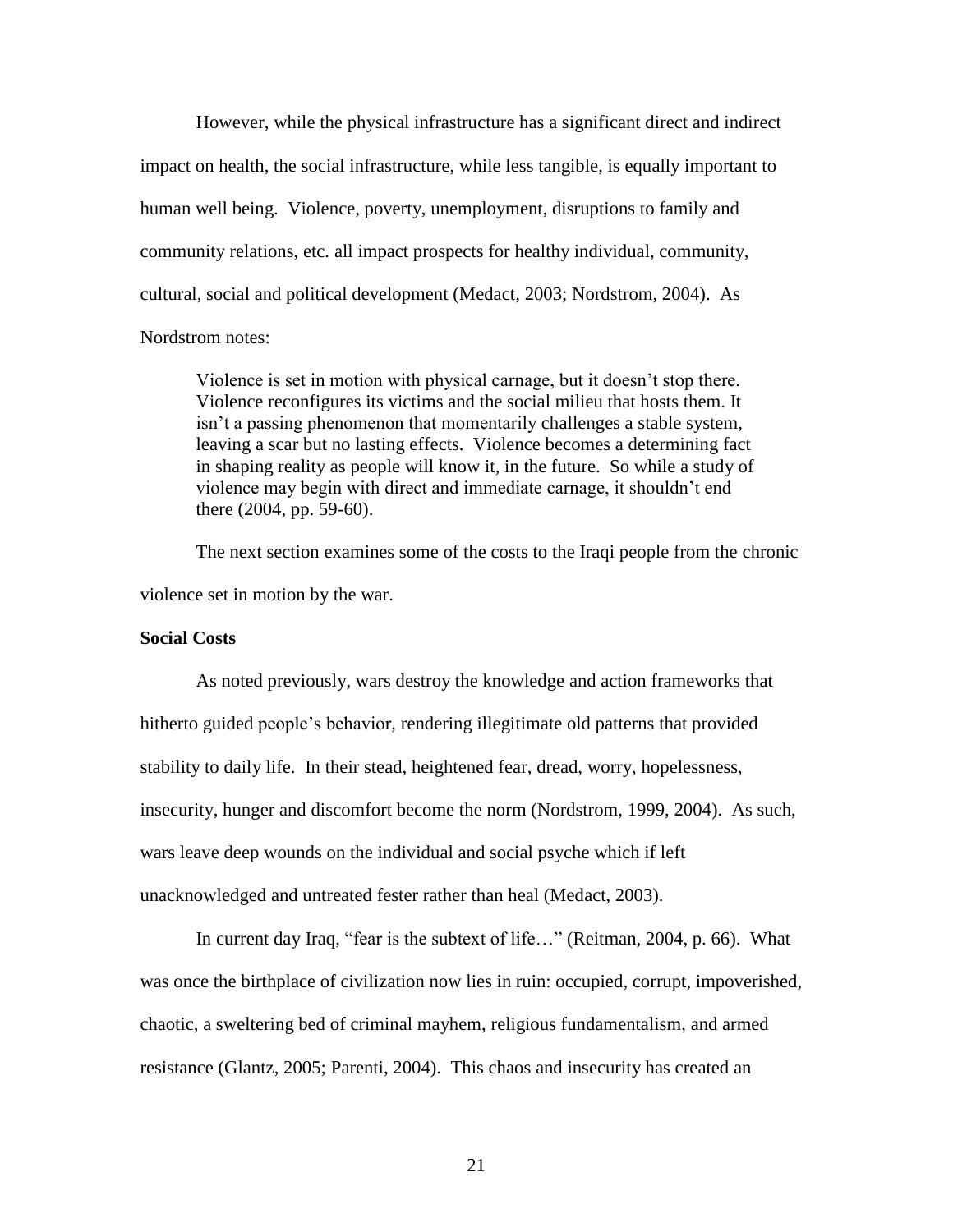extremely fearful and traumatized population (Abdul-Ahad, 2005; Baker, 2005; Reitman, 2004).

One of the first acts of the U.S. Coalition Provisional Authority was to disband Iraq's military and dismantle much of the state bureaucracy. This resulted in a surge in unemployment, estimates range between sixty and seventy percent, and created a security vacuum (Bennis & Leaver, 2005; Medact, 2003; Riverbend, 2005). The consequences were manifold. First, the high levels of unemployment are fueling the resistance by putting "too many angry young men, with no hope for the future, on the street" (U.S. Army officer quoted in Bennis & Leaver, 2005, p. 29). Second, a state of rampant crime has emerged. Initially, after the U.S. capture of Baghdad there was widespread looting. This has now transformed into something much more sinister, organized crime (Kallio, 2005; Riverbend, 2005). The organized crime networks have made carjacks, rape and abduction of women and children, human trafficking and kidnappings for ransom daily occurences (Integrated Regional Information Networks, 2005; Medact, 2003, 2004; Parenti, 2004).

Women and children are suffering perhaps more than anyone else as a result of the social breakdown from the war and occupation. The dangers of kidnapping and sexual violence have prevented women and girls from participating in public life – going to work, school, seeking medical treatment or even leaving their homes (Amnesty International, 2005; Human Rights Watch, 2003; Medact, 2004; Parenti, 2004; Riverbend, 2005). According to Hana Ibrahim:

From the day that the occupation started in Iraq there was a systematic violation of women and their rights. They were kidnapped, raped and even taken to other countries in order to work in networks. I talked to one of these people who was in a gang that picked up these women. He told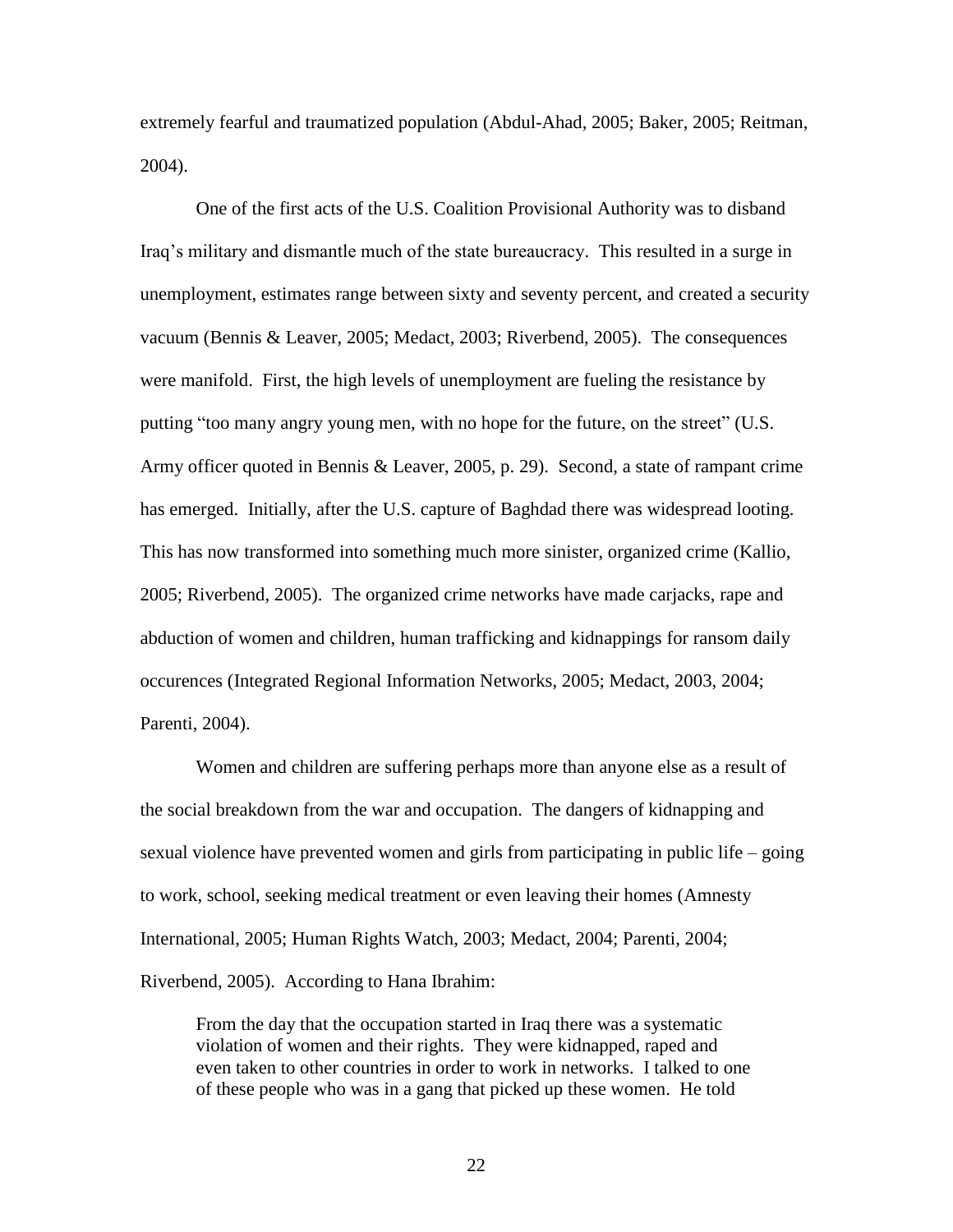me that if a woman is not a virgin she would not cost more than 2,000 or 3,000 dollars but if the woman was a virgin then she would cost much more. If that woman can be used for her organs because she is a healthy subject then her price could go up to 10,000 dollars, whereas in Iraq this does not have a price at all. Now this kind of crime is being committed on a daily basis in a systematic manner by an organized, mafia-type organization. That kind of thing did not exist in Iraq before the occupation (2005).

In addition to heightened insecurity, women in Iraq are suffering from the Islamic fundamentalist backlash unleashed by the war and occupation. In toppling Saddam, the U.S. destroyed an essentially Western regime, militant in secularism. Radical Islam emerged to fill the void left by violence and despair (Glantz, 2005; Gray, 2005; Parenti, 2004; Riverbend, 2005). For instance, prior to the war, it was an individual woman's decision whether or not to wear a hijab (headscarf). Now a woman risks being attacked, abducted or insulted if she does not wear one. Some prominent women, such as Hana Aziz, an electrical engineer, have been assassinated simply for going to work (Parenti, 2004; Riverbend, 2005; Amnesty International, 2005). In sum, death and destruction are not the only hidden costs of war to the victims. Wars unleash cultures of violence that impact the daily life of the living to such an extent that survival may be a worse fate than death.

Given that the legitimacy of war depends upon disavowing civilian death, it is not surprising that the indirect deaths from war must be a secret as well. Imagine if the U.S. government was required to announce the number of Iraqi children that starved to death, died from diarrhea, were kidnapped and murdered, etc. as a result of the war or the number of women murdered, raped or beaten as a consequence of the misogynist impulses released by the initial violence. In order for wars to retain their legitimacy, they must appear to be the province of rational militaries attempting to control irrational forces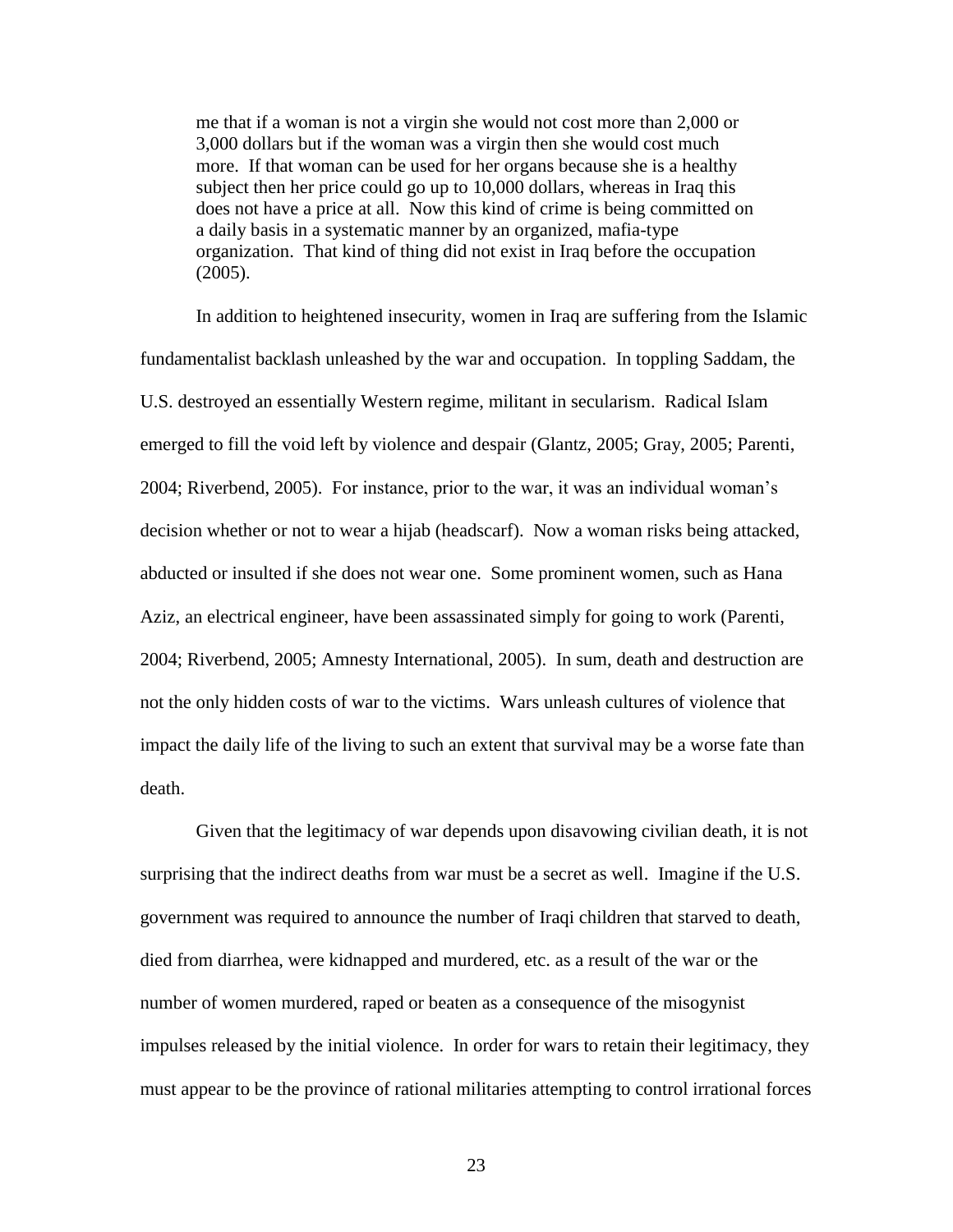that can be clearly defined and contained (Nordstrom, 2004). Accounting for the costs to the victims would demonstrate the charade of rationality, placing the institution of war in jeopardy of extinction.

#### **Conclusion**

As noted in the introduction, while horror and devastation dominate personal accounts of war, they are vanquished from the official representations. It is through mystifying the human and social consequences of war that the US government is able to convince the citizens that conflict is a reasonable means to achieve an end. Conventional accounting contributes to the mystification by limiting the costs of war to short term expenditures for salaries, fuel, ammunition, etc., ignoring the long term human and social costs. Thus, those aspects of war that touch us emotionally - the debilitated and dead bodies, the deep psychological and social wounds, the increased misogyny and crime, the starving and dehydrated children, etc. – are hidden, disabling our capacity to care.

However, given that "the central activity of war is injuring and the central goal in war is to out injure the opponent" (Scarry, 1985, p. 12), wars primary purpose is to create human misery. A more thorough accounting for war, as presented in this paper, brings this fact to the forefront. If we are to eliminate war as an institution, understanding and publicizing the physical, psychological and social cost of war to the victor and the vanquished would be a first step.

Given that conventional accounting serves the interests of the political and economic elite who benefit from making the death and destruction in war invisible, conventional accounting will not be the vehicle through which the human and social consequences of war will be addressed. We must rely, instead, on radical forms of social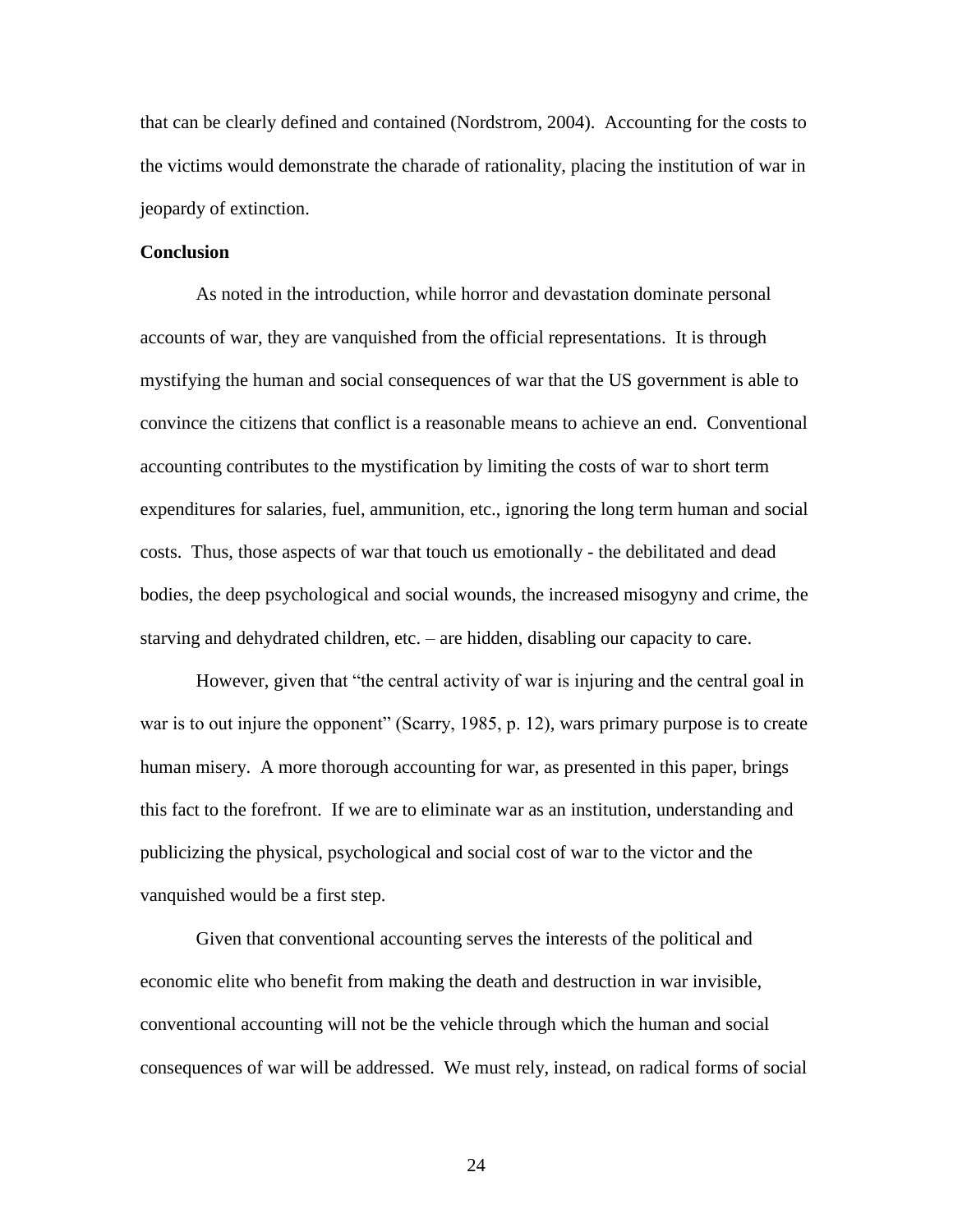accounting to publicize the pain of war. Non-profit organizations such as the National Priorities Project, the Iraq Body Count, the Center for American Progress, Global Policy Forum, Medact, Amnesty International, etc. each individually detail costs of war that official accounts hide. However, what is lacking is a unified report that amalgamates these distinct perspectives into a whole.

A complete alternative account for war would describe the number of men, women, children and elderly that have died from violence and from disease caused by the war; estimated number of women that have been raped and kidnapped; the number of US soldiers and contractors killed, maimed, psychologically wounded; personal testimonies of soldiers living with PTSD; first hand accounts of the atrocities of war (e.g., watching a child die, a wife raped, your neighbor's home explode, etc.); descriptions of starvation, dehydration, living on the streets, insecurity, turmoil, fear, disruptions of routines needed to survive, etc..

Amalgamating and documenting all these horrors is beyond a single academic paper. Creating such a social report would require an organization of people dedicated to bringing the pains of war to light. If this can be done, perhaps the true costs of war would be rendered visible and comprehensible, infiltrating the social consciousness in such a way that war could no longer be viewed as an abstraction with no real consequences, revealing social accounting's potential to emancipate us from warfare.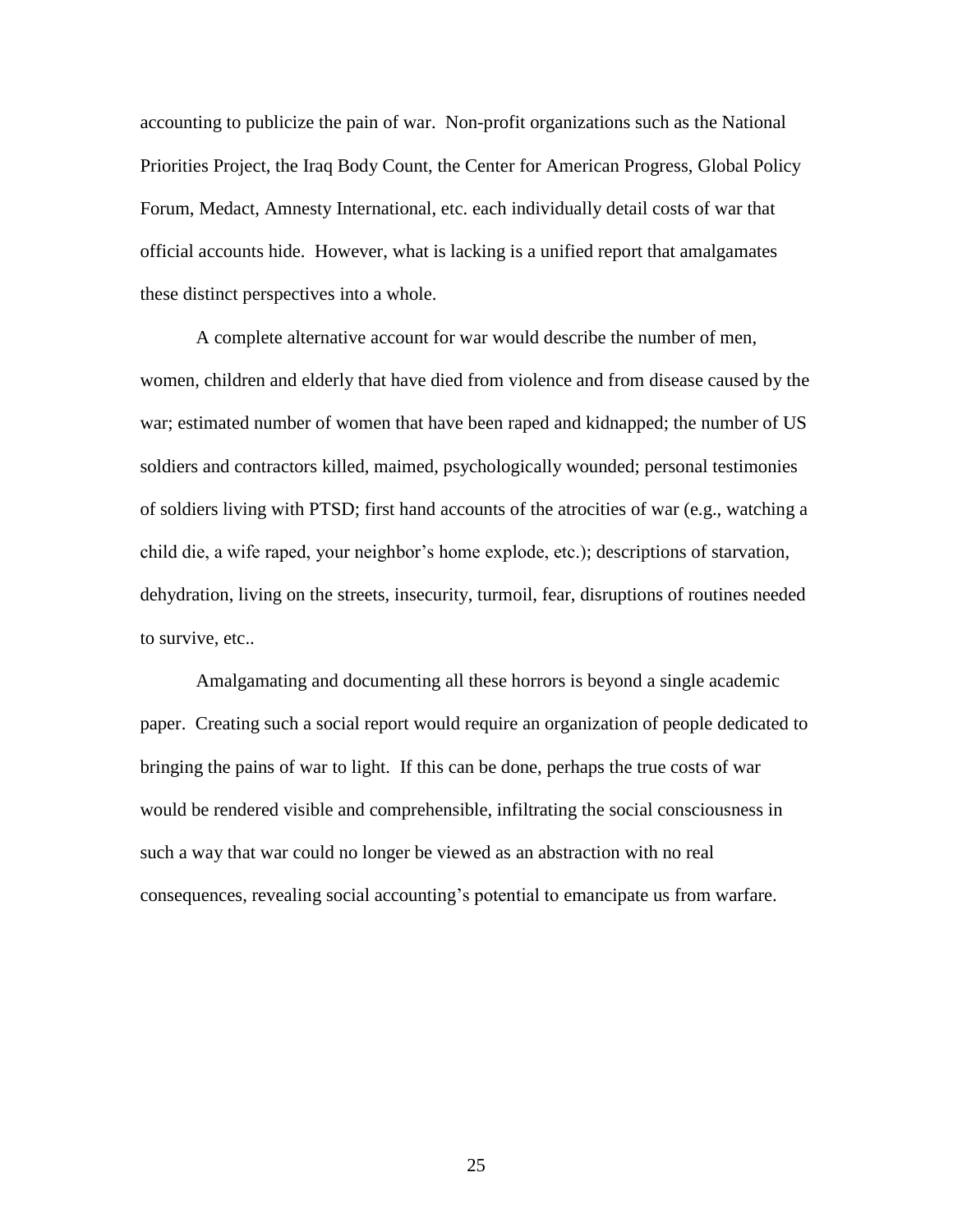## **References**

Abdul-Ahad G. (2005). We are living in a state of constant fear [WWW page], March 2. URL

http://www.globalpolicy.org/security/issues/iraq/attack/consequences/2005/0302fear.htm

Amnesty International. *Iraq: Decades of suffering, now women deserve better*. London: Amnesty International; 2005.

Anonymous. How to get ahead in Bremer's Iraq. *The Economist*, Feb. 10, 2004, p.1.

Anonymous. Iraq war takes heavy toll on civilians. Msnbc.msn.com [On-line serial], July 19, 2005. URL http://www.msnbc.msn.com/id/8628614/

Arief I. 39,000 Iraqis killed in fighting since March '03 – new study [WWW page]. URL http://www.globalpolicy.org/security/issues/iraq/attack/consequences/2005/0712study.ht ml

Baker, L. Iraq's national psyche traumatized [WWW page], Aug. 4, 2005. URL http://www.vitw.org/archives/973.

Bartlett D.L., Steele J.B. (2003). Iraq's crude awakening. *Time* 2003; 161 (20), p. 49

Bender B. War's 'hidden cost' called heavy. Boston.com [On-line serial], Jan. 14, 2005. URL

http://www.boston.com/news/nation/washington/articles/2005/01/14/wars\_hidden\_cost\_c alled\_heavy.html.

Bennis P., Leaver E. *The Iraq quagmire: The mounting costs of war and the case for bringing home the troops*. Washington, D.C.: Institute for Policy Studies; 2005.

Bethke Elshtain J. Reflections on war and political discourse: Realism, just war, and feminism in a nuclear age. *Political Theory* 1985; 13 (1): 39-57.

Bilmes L., Stiglitz J.E. The economic costs of the Iraq war: an appraisal three years after the beginning of the conflict [WWW page]. 2006. URL [http://www2.gsb.columbia.edu/faculty/jstiglitz/Cost\\_of\\_War\\_in\\_Iraq.htm](http://www2.gsb.columbia.edu/faculty/jstiglitz/Cost_of_War_in_Iraq.htm)

Center for American Progress. *The opportunity costs of the Iraq war*. Washington, D.C.: Center for American Progress; 2004.

Chelala C. Unending health disaster for Iraqi kids [WWW page], June 18, 2005. URL http://www.globalpolicy.org/security/issues/iraq/attack/consequences/2005/0618kids.htm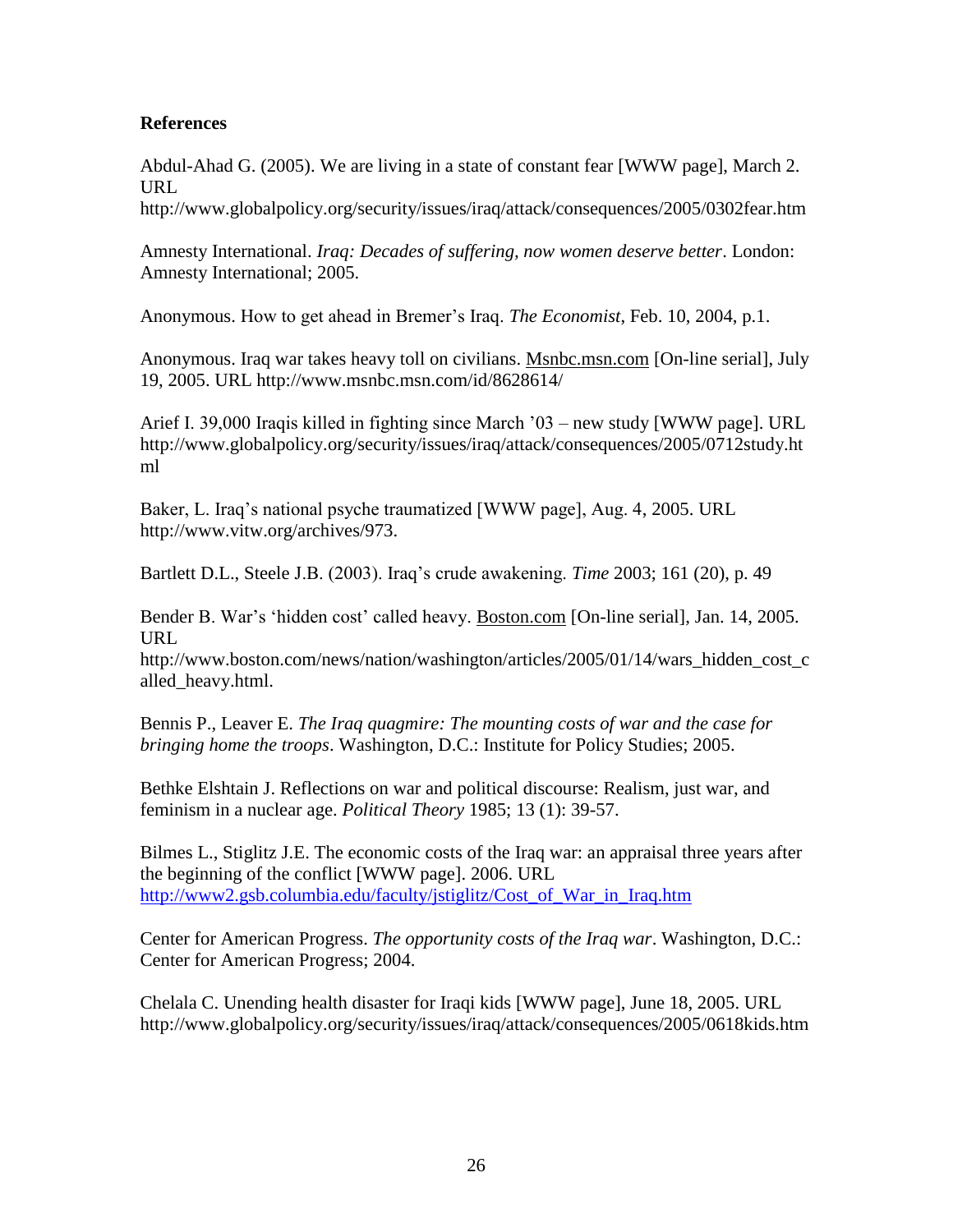Coburn J. Iraqi casualties: Unnamed and unnoticed. Motherjones.com [On-line serial], July 18, 2005. URL

[http://www.motherjones.com/commentary/columns/2005/07/unnamed\\_](http://www.motherjones.com/commentary/columns/2005/07/unnamed)and\_ unnoticed.html

Cohn C. Sex and death in the rational world of defense intellectuals. *Signs: Journal of Women in Culture and Society* 1987; 12: 687-718.

Cohn C. "Clean bombs" and clean language. In Bethke Elshstain, J. & Tobais, S., editors. *Women, militarism and war: Essays in history, politics and social theory*. Savage, MD: Rowman & Littlefield Publishers;1990. p. 33-55.

Congressional Budget Office. Estimated costs of a potential conflict with Iraq. [WWW page]. URL [http://www.cbo.gov/showdoc.cfm?index=3822&sequence=0,](http://www.cbo.gov/showdoc.cfm?index=3822&sequence=0) 2002.

Cook L.J. The war dividend. *Forbes* 2003, 171 (7), p. 48a.

Davis B. Bush economic aide says cost of Iraq war may top \$100 billion. *Wall Street Journal*, Sept. 16, 2002, p. A.1.

Department of Veterans Affairs. Gulf war research: a report to veterans (IB10-42, October 2003, P93101), 2003.

Dority B., Edwards F. Humanism versus the militarization of America. *The Humanist* 2004, 64 (4): 12-17.

Epstein J., Miller J. U.S. wars and post-traumatic stress disorder. Sfgate.com [On-line serial], June 22, 2005. URL http://www.sfgate/cgibin/article.cgi?f=/c/a/2005/06/22/MNGJ7DCKR71.DTL&type=health

Environmental Protection Agency. *The benefits and costs of the Clean Air Act 1990 to 2010* (EPA-410-R-99-001), 1999.

Fowler J. Expert: Malnutrition affects Iraq kids [WWW page], March 30, 2005. URL http://

www.globalpolicy.org/security/issues/iraq/attack/consequences/2005/0330malnutrition.ht m

Gallhofer S., Haslam J. Beyond accounting: The possibilities of accounting and "critical" accounting research. *Critical Perspectives on Accounting* 1997; 8: 71-95.

Gallhofer S., Haslam J. *Accounting and emancipation: Some critical interventions*. London: Routledge; 2003.

General Accounting Office. *Gulf war illness: Procedural and reporting improvements are needed in DOD's investigative processes* (GAO/NSIAD-99-59), 1999.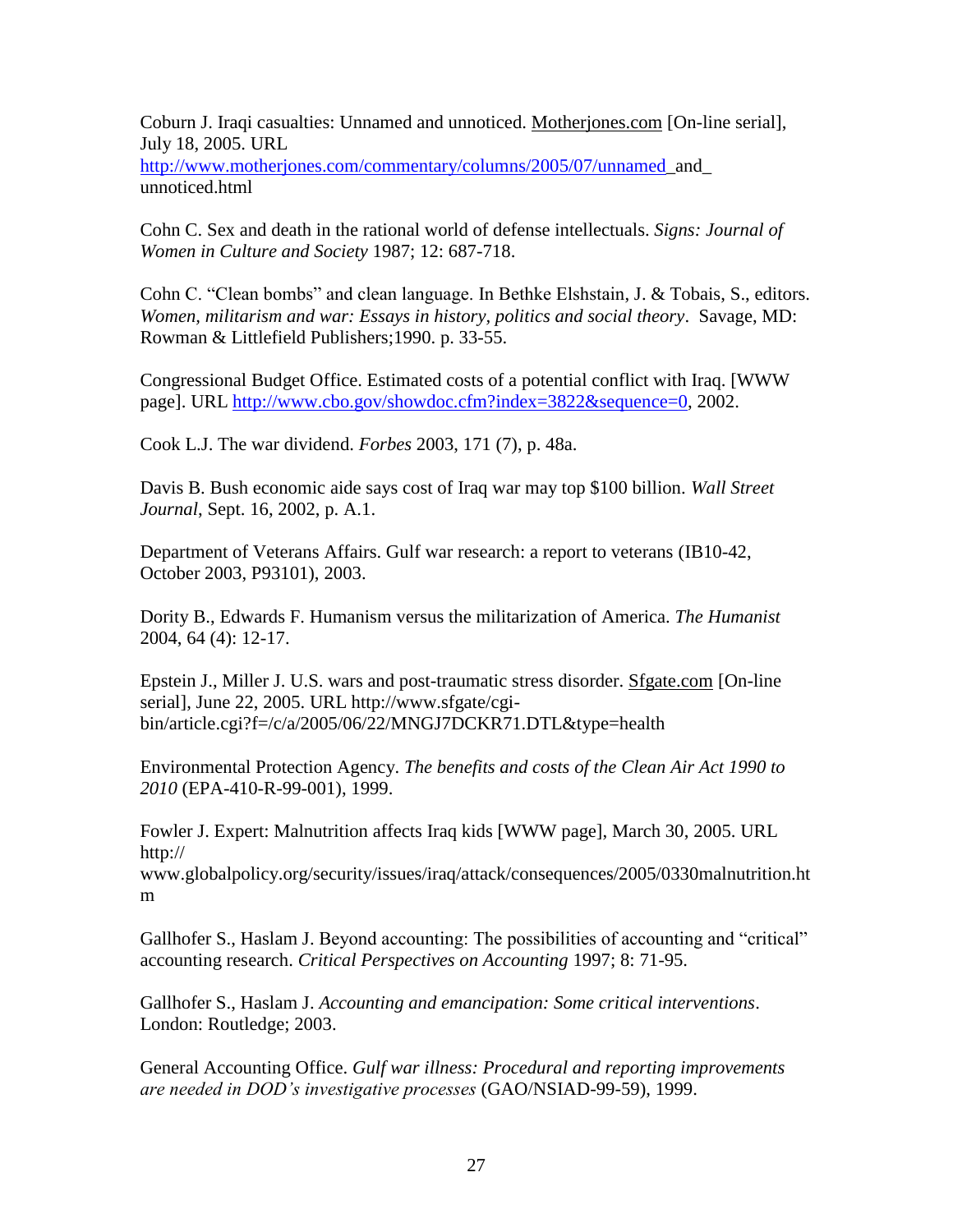Glantz A. *How America lost Iraq*. New York: Penguin Group; 2005.

Gray J. Power and vainglory. In *Abu Ghraib: The politics of torture*. Berkeley: North Atlantic Books; 2004. p 47-55.

Gray R. The social accounting project and *Accounting, Organizations and Society*: Privileging engagement, imaginings, new accountings and pragmatism over critique? *Accounting, Organizations and Society* 2002; 27: 687-708.

Grier P. The rising economic cost of the Iraq war. Csmonitor.com [On-line serial], May 19, 2005. URL http://www.csmonitor.com/2005/0519/p01s03-usmi.html.

Hallock D. *Hell, healing and resistance: Veterans speak*. Farmington, PA: The Plough Publishing House; 1998.

Harper T. Pentagon keeps dead out of sight [WWW page]. 2003. URL http://www.commondreams.org/cgi-bin/print.cgi?file=/headlines03/1102-08.htm

Harris D. *Our war: what we did in Vietnam and what it did to us*. New York: Random House; 1996.

Harris G. Estimates of the economic cost of armed conflict: The Iran-Iraq war and the Sri Lankan civil war. In Brauer, J. & Gissy, W.G., editors, *Economics of Conflict and Peace*. Brookfield, VT: Aldershot; 1997, p. 269-291.

Hartung W.D. *The hidden costs of war*. Goshen, IN: The Fourth Freedom Forum; 2003.

Hartung W.D. Private military contractors in Iraq and beyond: A question of balance [WWW page]. 2004. URL http://worldpolicy.org/projects/arms/updates/FPIFJune2004.html.

Hedges C. *What every person should know about war*. New York: Free Press; 2003.

Hoge C.W., Castro C.A., Messer S.C., McGurk D., Cotting D.I., Koffman R.L. Combat duty in Iraq and Afghanistan, mental health problems, and barriers to care. *The New England Journal of Medicine* 2004, 351 (1): 13-22.

Horngren C.T., Datar S.M., Foster G. *Cost accounting: A managerial emphasis*. (12th ed.). Upper Saddle River, NJ: Pearson, Prentice Hall; 2006.

Human Rights Watch. *Climate of fear: sexual violence and abduction of women and girls in Baghdad*. New York: Human Rights Watch, 2003.

Ibrahim H. Gender based violence [WWW page]. 2005. URL http://www.worldtribunal.org/main/popup/ibrahim\_full.html.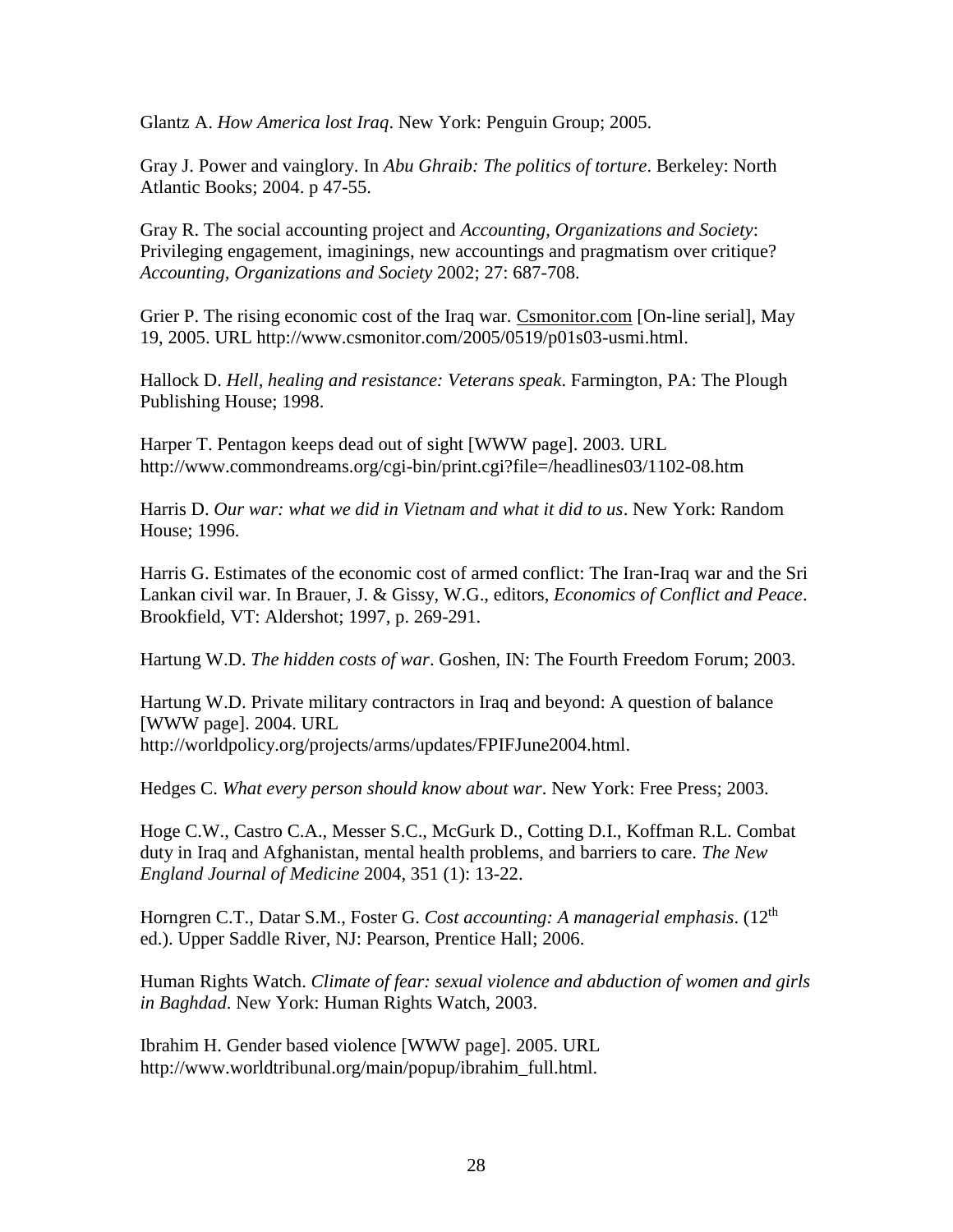Integrated Regional Information Networks. Focus on increase in kidnappings [WWW page], April 11, 2005. URL

http://www.globalpolicy.org/security/issues/iraq/attack/consequences/2005/0411kidnappi ngs.htm

Iraq Body Count. *A dossier of civilian casualties 2003-2005*. Oxford: Oxford Research Group, 2005.

Jamail D. *Iraqi hospitals ailing under occupation* [WWW page]. 2005. URL http://www.dahrjamailiraq.com/reports/HealthCareUnderOccupationDahrJamail.pdf

Jensen D. *A language older than words*. White River Junction, VT: Chelsea Green Publishing Company; 2004.

Kallio N. Humanitarian worker in Iraq says things have gotten worse [WWW page], April 6, 2005. URL

http://www.globalpolicy.org/security/issues/iraq/attack/consequences/2005/0406wprse/ht m

Kamiya G. Iraq: The unseen war. Salon.com [On-line serial], Aug. 23, 2005. URL http://www.salon.com/news/feature/2005/08/23/iraq\_gallery/index\_np.html.

Keen S. *Faces of the enemy: Reflections of the hostile imagination*. San Francisco: Harper & Row Publishers; 1986.

Kingsolver B. In the belly of the beast. In Annas P.J.& Rosen R.C., editors, *Against the current*. Upper Saddle River, NJ: Prentice Hall; 1998, p. 578-587.

Kirschbaum E. U.S. military upholds TV cover ban on Iraq coffins. [WWW page], Nov. 3, 2003. URL http://www.commondreams.org/cgi-bin/print.cgi?file=/headlines03/1103- 09.htm.

Laurance J. Iraq faces soaring toll of deadly disease [WWW page], Oct. 13, 2004. URL http://www.globalpolicy.org/security/issues/iraq/attack/consequences/2004.1013disease.h tm

Lifton R.J. *Home from the war: Learning from Vietnam veterans*. Boston: Beacon Press, 1992.

Litz B.T. The unique circumstances and mental health impact of the wars in Afghanistan and Iraq [WWW page]. 2005. URL http://www.ncptsd.va.gov/facts/veterans/fs\_Iraq-Afghanistan\_wars.html

Lyke M.L. The unseen cost of war: American minds. *Seattlepi.com* [On-line serial], Aug. 27, 2004. URL http://www.seattlepi.nwsource.com/local/188143\_ptsd27.html.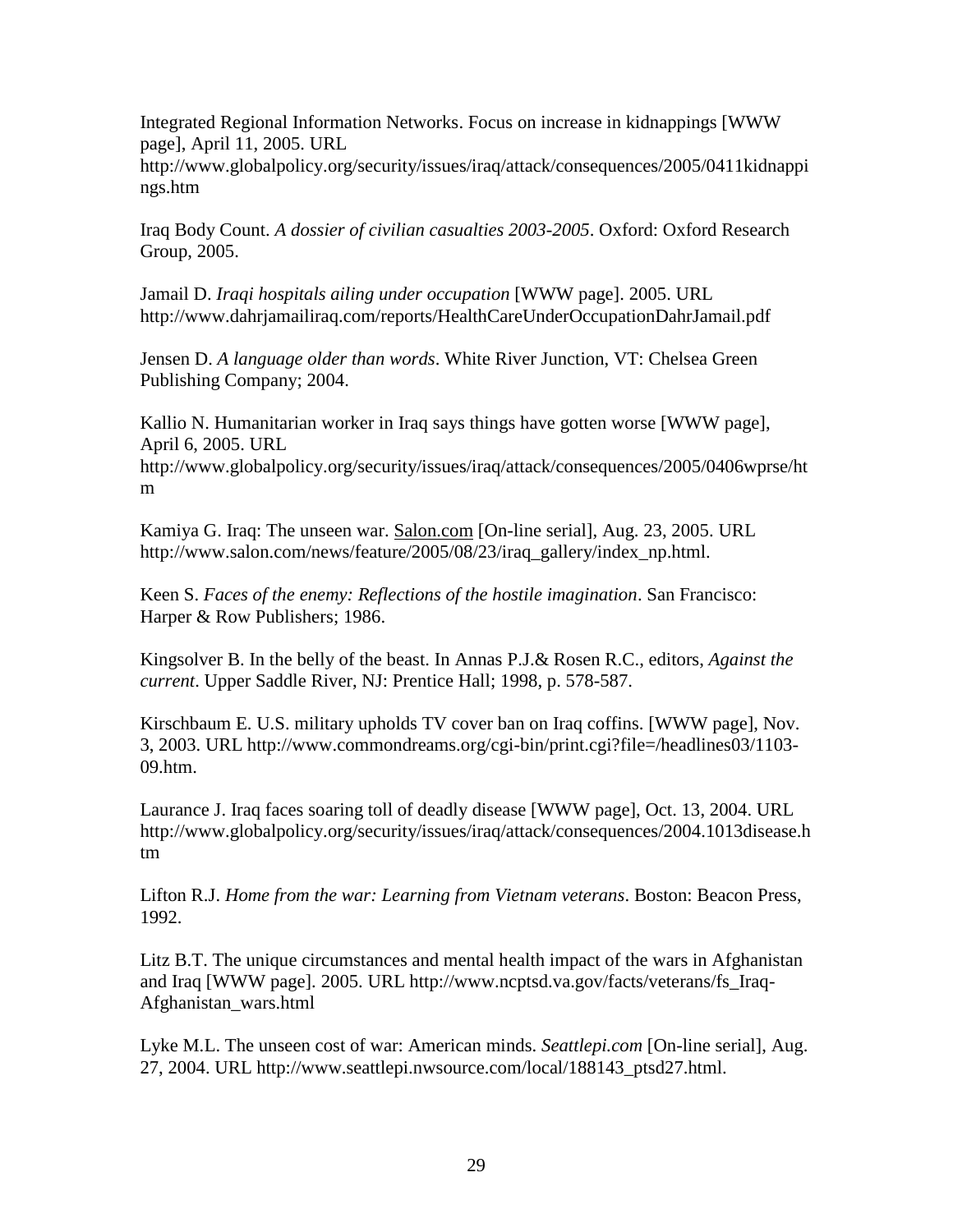Markusen A., Yudken J. *Dismantling the Cold War economy*. New York: Basic Books; 1992.

Mathews M.R. Twenty-five years of social and environmental accounting research: Is there a silver jubilee to celebrate? *Accounting, Auditing & Accountability Journal* 1997; 10: 481-531.

Medact. *Collateral damage: the health and environmental costs of war on Iraq*. London: Medact; 2002.

Medact. *Continuing collateral damage: the health and environmental costs of war on Iraq 2003*. London: Medact; 2003.

Medact. *Enduring effects of war: Health in Iraq 2004*. London: Medact, 2004.

Moussa H. Power shortage drives Iraqis to frustration, fury [WWW page], Aug. 2, 2005. URL http://www.vitw.org/archives/973.

Murphy D. Iraqis thirst for water and power. Csmonitor.com [On-line serial], Aug. 11, 2005. URL http://www.csmonitor.com/2005/0811/p01s03-woiq.htm.

National Center for PTSD. What is Posttraumatic Stress Disorder [WWW page]. 2005. URL http://www.ncptsd.va.gov/facts/general/fs\_what\_is\_ptsd.html.

National Priorities Project. Federal budget tradeoffs [WWW page]. 2005. URL http://database.nationalpriorities.org/tradeoff.

Neikirk, W. Critics of Iraq war point to costs. MaconTelegraph.com [On-line serial], Nov. 4, 2002. URL http://www.macon.com/mld/macon/news/politics/4440484.htm.

Nofi, A. Statistical summary: America's major wars. [WWW page]. n.d. URL http://www.cwc.lsu.edu/cwc/other/stats/warcost.htm.

Nordhaus W.D. The economic consequences of a war with Iraq. In Kaysen C., Miller S.E., Malin M.B., Nordhaus W.D., Steinbruner J.D., *War with Iraq: Costs, consequences, and alternatives*. Cambridge, MA: American Academy of Arts and Sciences; 2002, p. 51- 84.

Nordstrom C. Requiem for the rational war. In Reyna, S.P. & Downs, R.E., editors, *Deadly developments: Capitalism, states and war*. Amsterdam: Gordon and Breach Publishers; 1999, p. 153-175.

Nordstrom C. *Shadows of war: Violence, power, and international profiteering in the twenty-first century*. Berkeley: University of California Press; 2004.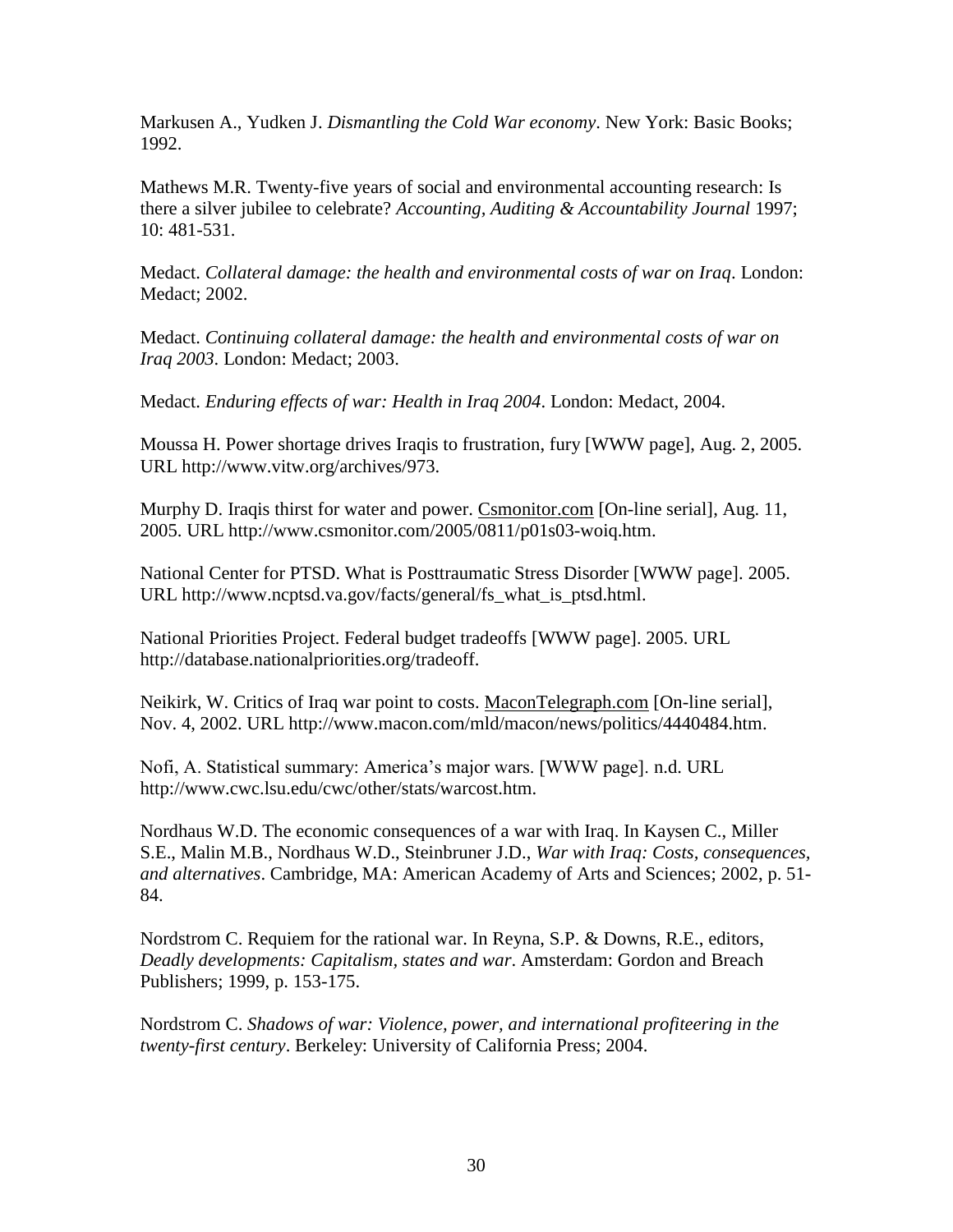Parker L.D. Social and environmental accountability research: A view from the commentary box. *Accounting, Auditing and Accountability Journal* 2005; 18: 842-860.

Parenti C. *The freedom: Shadows and hallucinations in occupied Iraq*. New York: The New Press; 2004.

Pilger J. Collateral damage. In Arnove, A., editor, *Iraq under siege: the deadly impact of sanctions and war*. Cambridge, MA: South End Press; 2002, p. 77-83.

Quinn G. The Iraq conflict (1990- ). In Cranna M., editor, The true cost of conflict. London: Earthscan Publications; 1994, p. 25-54. Reitman J. Apocalypse now {pay later}. *Rolling Stone* 2004; 962: 58-66.

Research Unit for Political Economy (2003). Behind the war in Iraq. *Monthly Review* 2003; 55(1): 20-49.

Riverbend. *Baghdad Burning: Girl blog from Iraq*. New York: Feminist Press at the City University of New York; 2005.

Roberts L., Lafta R., Garfield R. Khudhairi J., Burnham G. Mortality before and after the 2003 invasion of Iraq: Cluster sample survey. Thelancet.com [On-line serial], Oct. 29, 2004. URL http://image.thelancet.com/extras/04art10342web.pdf

Robinson S.L. *Hidden toll of the war in Iraq: Mental health and the military*. Washington, D.C.: Center for American Progress; 2004.

Ruddick S. The rationality of care. In Bethke Elshstain J. & Tobais S., editors, *Women, militarism and war: Essays in history, politics and social theory*. Savage, MD: Rowman & Littlefield Publishers; 1990, p. 229-254.

Rumsfeld D. FY 2003 emergency supplemental appropriations: Testimony as prepared for delivered by Secretary of Defense Donald H. Rumsfeld, Senate Appropriations Committee and House Appropriations Committee – Subcommittee on Defense, Thursday, March 27, 2003 [WWW page]. URL http://www.defenselink.mil/speeches/2003/sp20030327-secdef0102.html.

Scarry E. *The body in pain: The making and unmaking of the world*. New York: Oxford University Press, 1985.

Stark E. The coffins Bush won't let you see. [WWW page], Jan. 28, 2004. URL [http://www.rmpjc.org/2004/CoffinsBushWontLetYouSee.](http://www.rmpjc.org/2004/CoffinsBushWontLetYouSee)

Stevens R.W. *Vain hopes, grim realities: The economic consequences of the Vietnam war*. New York: New Viewpoints; 1976.